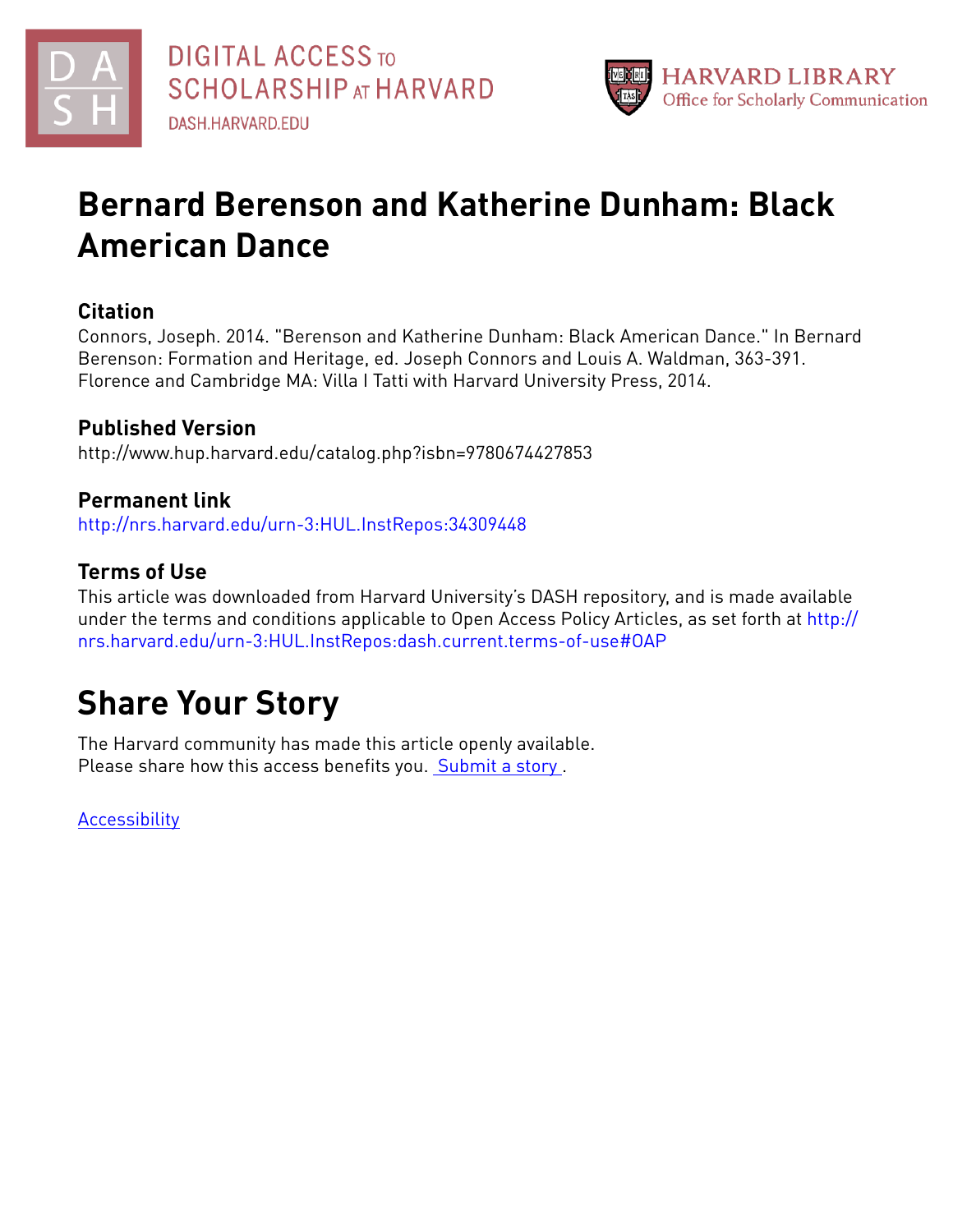## *Bernard Berenson and Katherine Dunham: Black American Dance[1](#page-25-0)*

Joseph Connors

Final draft submitted in January 2011, published in *Bernard Berenson: Formation and Heritage*, ed. Joseph Connors and Louis A. Waldman, Florence and Cambridge MA: Villa I Tatti with Harvard University Press, 2014, pp. 363-91

On May 23, 2006 an obituary appeared in *The New York Times* for Katherine Dunham, who had died at the age of 96. It had high praise for her achievement in the world of dance:

By creating popular and glamorous revues based on African and Caribbean folklore, Miss Dunham acquainted audiences, both on Broadway and around the world, with the historical roots of black dance. $2$ 

The article went on to speak of her achievement in founding, in the 1930s, America's first selfsupporting black modern-dance troupe, which had visited more than fifty countries on six continents. The author dwelt on her affection for Haiti and mentioned that she eventually became a priestess of the Vodun religion. It cited her choreography for *Aïda* at the Metropolitan Opera, her work with Georges Balanchine in 1940, her influence on Alvin Ailey, and her career in film in the early 1940s. It quoted Dunham on the diversity of response that her work inspired: "Judging from reactions the dancing of my group is called anthropology in New Haven, sex in Boston, and in Rome–art!" Her many honors culminated in an honorary doctorate from Harvard in 2002, which she received along with eleven other distinguished scientists and personalities of the worlds of economics and politics.<sup>[3](#page-25-2)</sup> She counted two black presidents among her friends, Dumarsais Estimé of Haiti, who made her a Chevalier of the Légion d'Honneur et Mérite of that country in 1949, and Léopold Senghor of Senegal, who invited her as an unofficial American ambassador to the Festival of Black Arts in Dakar, Senegal, in 1966.<sup>[4](#page-25-3)</sup> She is reported as saying that the three great influences on her life were Robert Maynard Hutchins, the president of the University of Chicago at the time of her study there; Erich Fromm, the psychologist and social theorist; and Bernard Berenson.<sup>[5](#page-25-4)</sup>

The first two made sense, but the relationship with Berenson seemed out of character. He was forty-four years older than her, and they lived continents apart. Race was still a barrier in polite European society. It was hard to imagine common interests. Indeed, in the extensive literature on Berenson there is little mention of Katherine Dunham. For details of his private life, one usually turns to Nicky Mariano's intimate biography.<sup>[6](#page-25-5)</sup> Nicky was curious about the loves of Berenson's early life and got to know some of them: Gladys Deacon, Lady Sassoon, Belle da Costa Greene, Gabrielle Lacase, Natalie Barney, Countess Hortense Serristori. When new stars rose in the sky she could be consumed with jealousy, but eventually she got to know them and ended up by enjoying his new half-amorous friendships "as a mother enjoys a new toy for her baby." Nicky compares them to the instruments in an orchestra, though some, she says, were comparable to solo performers: Pellegrina Del Turco, who was shot by the Germans near the end of the war;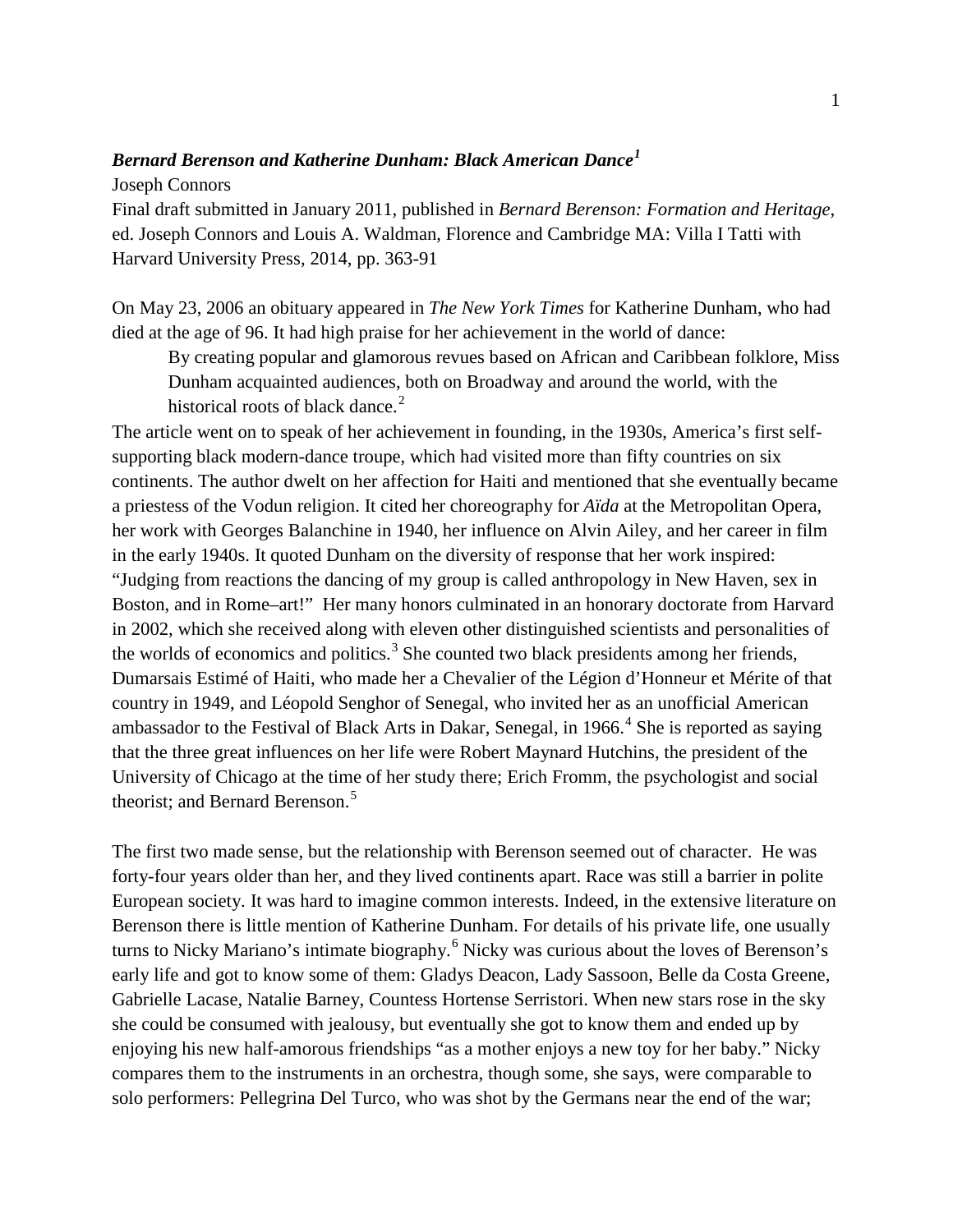Clotilde Marghieri, "*la Ninfa del Vesuvio,*" with whom he corresponded for decades; Addie (Mrs. Otto H.) Kahn; Katie Lewis; Paola Drigo of Venice; Frances Francis, wife of Henry Francis of the Cleveland Museum; Freya Stark, the travel writer; Rosamond Lehmann, the novelist; Katherine Biddle, the poet. Yet Nicky remains silent on Katherine Dunham. Even the scrupulous and highly detailed biography by Ernest Samuels only accords brief mentions of her visit to I Tatti in the "social season" of 1948 and Berenson's visit to a performance of her dances in Rome. $<sup>7</sup>$  $<sup>7</sup>$  $<sup>7</sup>$ </sup>

The published literature thus did not help to dispel the mystery enveloping Dunham's claim that Berenson was a major influence in her life. In the cloudy sky of my research, however, a rainbow finally appeared, one end resting in Florence, where the letters of Katherine Dunham are kept in the Berenson archives at Villa I Tatti, and the other in Carbondale, Illinois, where Berenson's letters are kept amidst the material Katherine Dunham donated to Southern Illinois University. I have been able to read about one hundred thirty letters written in the decade between 1949 and 1959. They shed light on an epistolary friendship which, in spite of a near rupture at a crucial point, was deeply meaningful to both and continued until the end of Berenson's life.

Katherine Dunham was born in Chicago in 1909 to a black father, Albert Dunham, and a mother of white French-Canadian ancestry, Fanny June Dunham. She was raised in the Chicago suburb of Glen Ellyn and, after dance lessons at school, began to study ballet seriously in 1928. In 1929 she entered the University of Chicago, where her older brother, Albert, was studying philosophy. Chicago was the right university for a young woman with a vibrant personality and interests equally scholarly and artistic. Founded in 1891 as a co-educational institution, there was no more open and liberal university in America. Brother and sister lived in the black theater and jazz district of Chicago, Bronzeville. It was Albert who encouraged Katherine's ambition to be in the theater. The poet and dancer, Mark Turbyfill, sensed her talent in dance and wanted Katherine to become the first American black ballerina. Although the dance establishment did not believe that classical ballet was appropriate to the physique and temperament of black dancers, Katherine attended performances by Isadora Duncan and the Ballet Russe, and was taught dance by Ludmilla Speranzeva. She created the short-lived *Ballet Nègre* in 1930, one of the first Negro ballet companies in America, which performed in the Beaux Arts Ball in Chicago, but then was disbanded in 1931.

Katherine was highly intelligent and responded well to academic stimulus. The University of Chicago exuded intellectual energy. Robert Maynard Hutchins, the iconoclastic young president from 1929 to 1950, saw the mission of the university as the breaking down of barriers between academic disciplines. He started the department of anthropology in 1929 and attracted to it brilliant, idiosyncratic scholars from Europe and America. The anthropology teachers and visiting lecturers of those years make an impressive list. With characteristic humor Katherine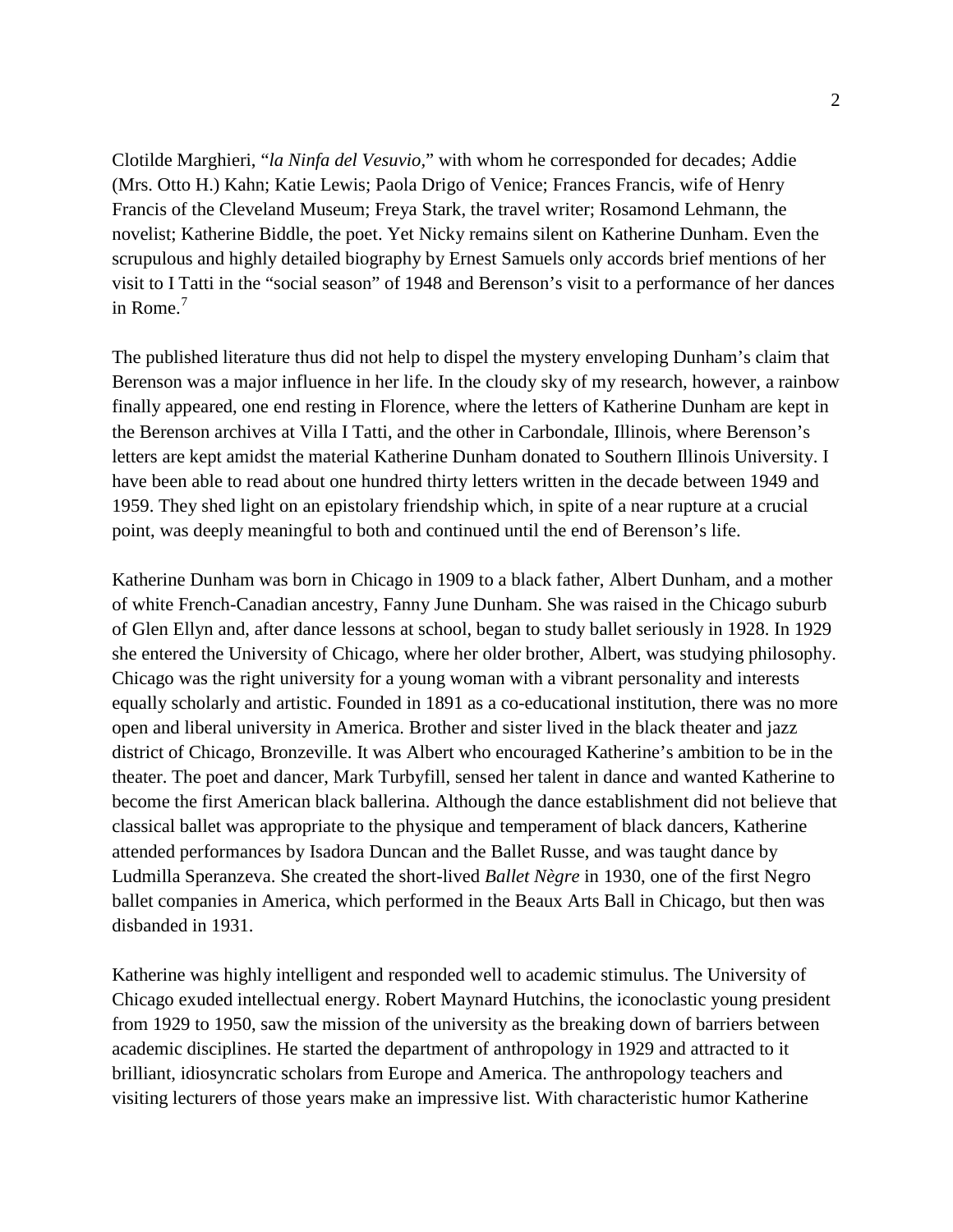sketches their traits:

…the personal appeal and dry wit of Robert Redfield, the crashing daring of a man like Robert Warner, dapper far-travelled Fay-Cooper Cole, Margaret Mead, who exposed sexual habits in the Pacific, Malinowski, who exposed sex habits wherever he happened to be stationed, Radcliffe-Brown…a gaunt old yellow-toothed lion given to floating around the lecture hall dropping verbal bombs on tender blossoms - I being one of them then retreating and grinning at the wreckage. $8$ 

It was Robert Redfield who realized that Katherine's disparate inclinations, to dance and to anthropology, were not incompatible. With his support she won a grant from the Julius Rosenwald Fund to study Caribbean dance in 1934. It was at a Rosenwald reception that she first met Erich Fromm, who was long to remain a friend and mentor. At Columbia, Franz Boas encouraged her, saying that she might be able to discover knowledge that was inaccessible to non-dancers.<sup>[9](#page-25-8)</sup> In 1935, to prepare for her trip, she began to study with the anthropologist Melville Herskovits of Northwestern University. Herskovits had worked in the Caribbean and he encouraged Katherine to visit Jamaica and study the dances of the remaining Maroon communities, the descendants of escaped slaves who had fought the British colonial government and eventually made peace with them, but who remained highly secretive. After a stop in Haiti, Katherine arrived in Jamaica in July 1935 with a recommendation from Herskovits to a colonel in the Maroon village of Accompong. She published a literary version of her field notes in 1946, *Journey to Accompong*, which still makes for vivid reading. [10](#page-25-9)

The journey of this twenty-six-year-old student to the interior of the island was not easy. No outsider had ever stayed with the Maroons more than one night. Even Herskovits had only visited them for a day. Katherine made her way to their village and stayed for a month. To add to the difficulties of living and eating, she found the dialect almost unintelligible and felt quite alone. She knew the fighting history of these resilient people, fierce and distrustful of outsiders. Herskovits supposed that among them one might find many vestiges of their West African past, such as respect for the world of spirits, polygyny, and a collectivist spirit. Katherine also hoped to see the Karomantee war dance, which was banned by the British authorities and kept highly secret, if it still existed at all.<sup>[11](#page-25-10)</sup> As the month wore on, however, Katherine grew more frustrated. The only dance she saw was a Maroon version of the quadrille. Then, on the eve of her departure, when the colonel of the village who disapproved of the old customs was away, almost as a going-away present, she finally saw, and filmed, the Karomantee war dance. Later, when she visited the Caribbean island of Martinique, she recorded another martial dance, *L'Ag'Ya*:

From Martinique came the ball L'agya with its Creole gaiety, its vivid festival scene, of the Mazurka, the beguine, and majumba, its zombie Forest, its superstition and its tragic ending.<sup>[12](#page-25-11)</sup>

Katherine participated in the dance herself. The field anthropologist had become an insider.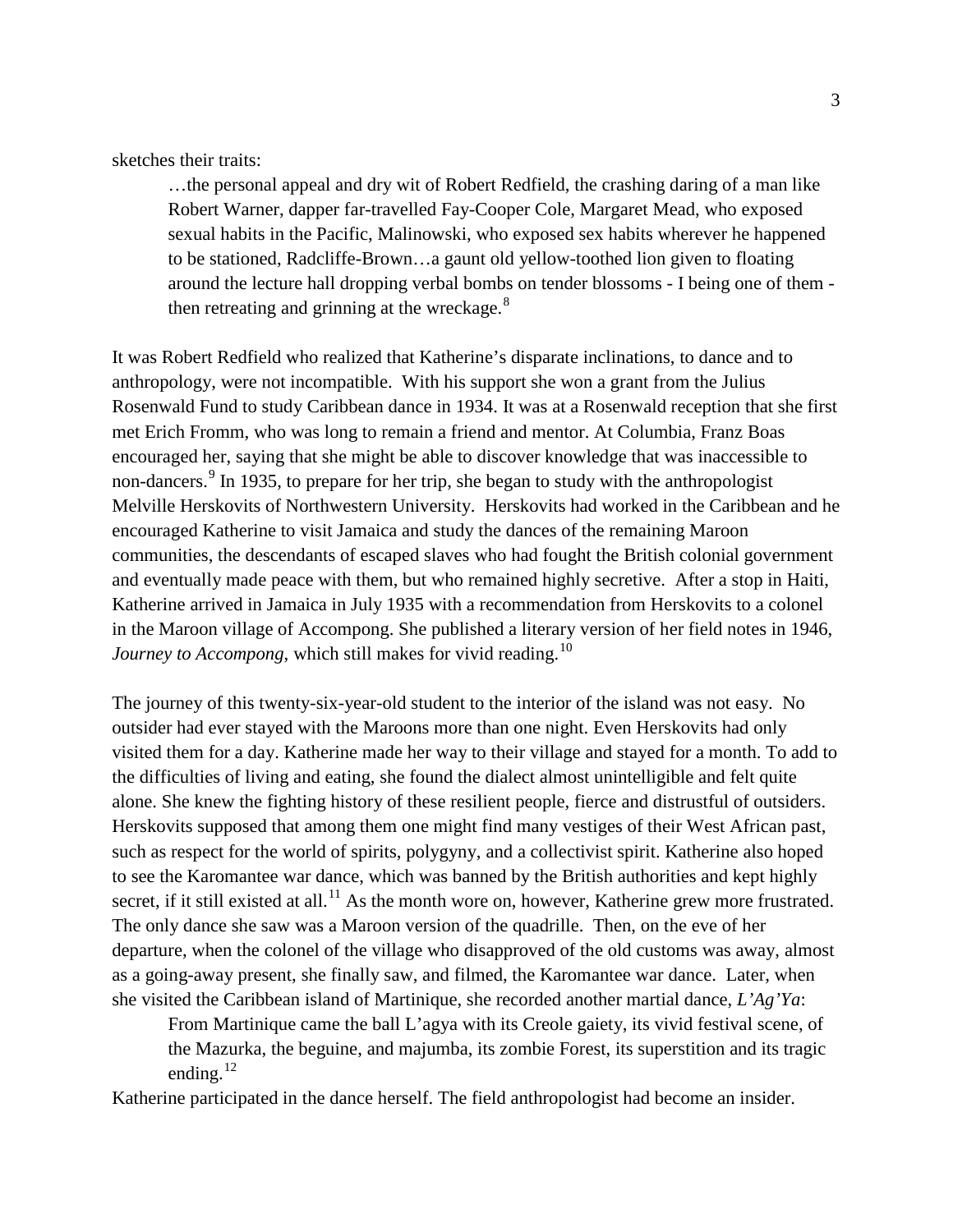Haiti came to be the center of Katherine's anthropology and life. Herskovits did extensive fieldwork in a village called Mirebalais in 1934, and Katherine followed in his footsteps with a research trip in 1935. She was a less orthodox anthropologist than her mentor, however. She formed a friendship, perhaps an intimate one, with the progressive politician, Dumarsais Estimé (1900-53), who was later elected to the presidency of Haiti and held the office from 1946 to 1950, when he was toppled by a coup and exiled to Paris. Estimé, she tells us, would show her the exceptional courtesy of taking off his holster as they lie on the bed to talk. One evening Katherine borrowed Estimé's car under false pretense and had his terrified chauffeur drive her at night to a village deep in the interior. She had heard that an old *bocor* had died there three days before, but had still to pass on his knowledge to apprentices called *counci*. Terrified of the stillliving dead, the driver fled as soon as he could, leaving Katherine behind. She passed the nights sleeping on the floor of a village house, below the pet python of her host family. Even though she was an intrepid woman, and later in life reached a sort of communion with the snake god, Damballa, she nevertheless found the experience unnerving. However, she had no fear of human violence throughout the days and nights in which knowledge was transmitted from the dead to the living.

In 1938 Katherine submitted her thesis for a master's degree at Chicago, entitled "A Comparative Analysis of the Dances of Haiti: Their Form, Function, Social Organization, and the Interpretation of Form and Function."<sup>[13](#page-25-12)</sup> It was published in Spanish and English in Mexico in 1947, followed by a French translation in 1950. In the preface to that edition, Claude Lévi-Strauss makes an interesting observation about Katherine's rapport with her subjects:

To the *dignitaires* of the Vodun who were to become her informants, she was both a colleague, capable of comprehending and assimilating the subtleties of a complex ritual, and a stray soul who had to be brought back into the fold of the traditional cult; for the flocks of slaves lost on the large continent to the north had forgotten how to practice and had lost the spiritual benefits. These two reasons placed the researcher in a favored position. [14](#page-25-13)

Like Herskovits, Dunham saw the dances of the entire Caribbean region, as far as New Orleans and other black communities of North America, as survivals of West African rituals, kept alive throughout the trauma of slavery.[15](#page-26-0) It would have been difficult for Katherine to go further with doctoral work in this direction, however, as Herskovits published his own magisterial book on Haiti in 1937. He includes dance in a much larger panorama of social structure, property, wealth, marriage, Vodun, and ritual, and his work is informed by a profound knowledge both of Haitian history and of the anthropology the region of Africa from which large numbers of Haitian slaves were taken, the Kingdom of Dahomey. He is very much the professional anthropologist, who observed many cases of spirit possession during dance and spoke with many informants over a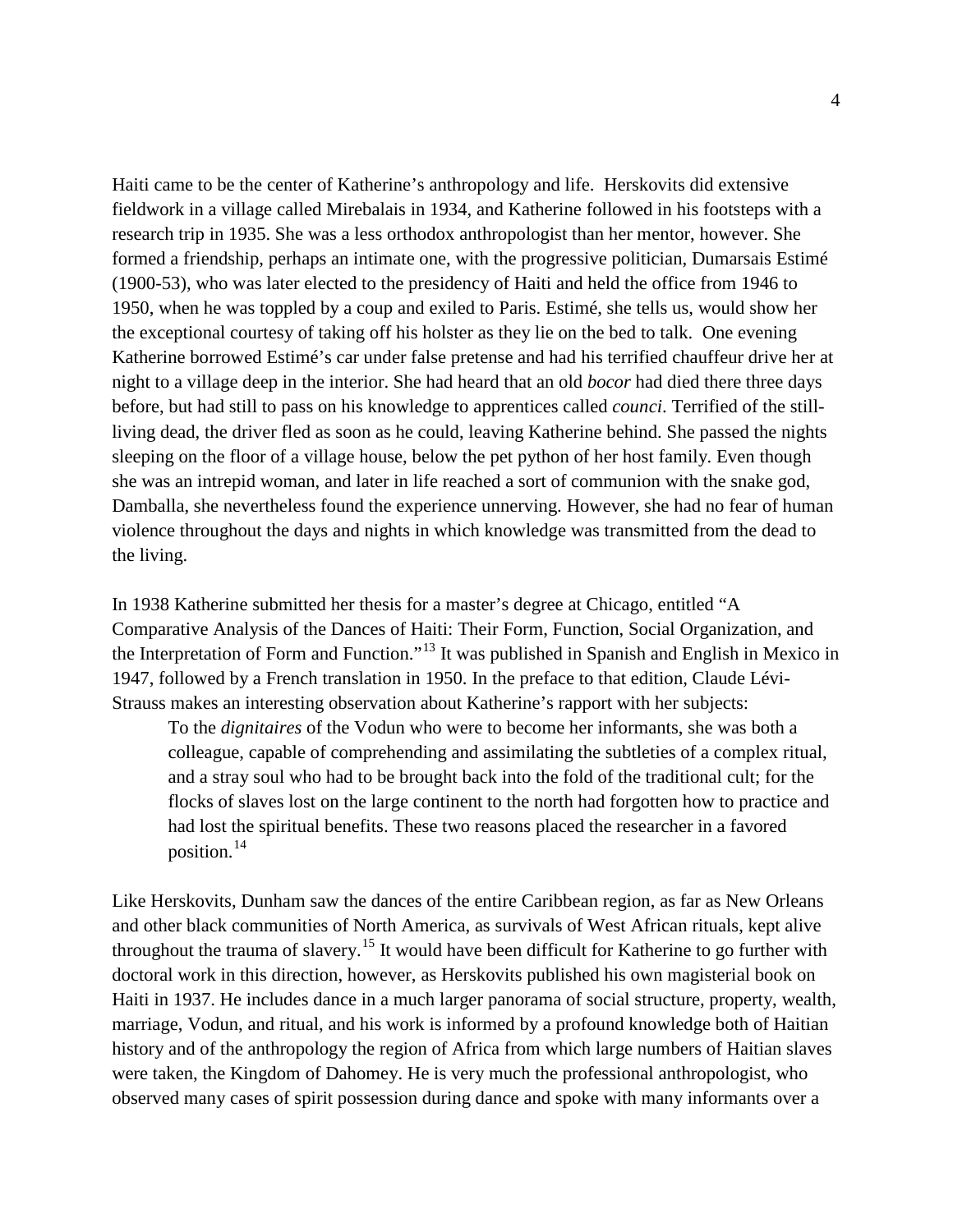long residence in his village. His contribution was to de-sensationalize Vodun ritual and see it as part of the re-lived African ancestry of the participants.<sup>[16](#page-26-1)</sup>

By way of contrast, Katherine is more intuitive and spontaneous in her fieldwork, and less systematic in her analysis of the total culture. Long before Clifford Geertz, she understood the power of empathy in fieldwork and saw the dramatic character of the events she was studying.<sup>[17](#page-26-2)</sup> Her anthropologist's mind absorbed field data while her dancer's eye feasted on the theatrical element in the culture. She crossed boundaries that were not often crossed. She spent time in a Port-au-Prince bordello watching the dances of the Dominican women who worked there. She entered Vodun ritual to the point of trying to be possessed, to promise the *loa* spirit that some day she would consummate the *kanzo*. Another appreciative French anthropologist, Alfred Métraux, saw her participation in the rites as the secret of her success as a field anthropologist. In 1962 he wrote:

…her talents took her all the way to the top of the Vodun hierarchy. In any case, it is from her experience as an ethnographer, acquired right on the spot, that Katherine Dunham borrowed the most beautiful themes for her dances. She has tried to release in a nutshell the moments in which the rituals reach their highest point. Rhythms of drums, songs and dances, bring us an echo of the ceremonies that, from Cuba to the Amazon, convene the African gods on American soil.<sup>[18](#page-26-3)</sup>

With the encouragement of Robert Redfield, Katherine's path would take her not into academic anthropology but into dance, turning her thesis into Broadway, as she put it in an essay of [19](#page-26-4)41.<sup>19</sup> The transfer of dance in primitive societies to the American stage was possible because the primitive dances were themselves choreographed, after a fashion. Her task was to rechoreograph the dances and make them into high art. In 1938, in the Federal Theater in Chicago, Katherine staged the *L'Ag'Ya* of Martinique, which culminates in a warrior dance. She wrote about it the following year in *Esquire*:

It is the player of the *pit bois*, or little wooden sticks, who sets the basic rhythm, the drummer, who indicates the movements of the dance, the advance and the retreat, the feints, the sudden whirls and lightning like leaps in the air to sharp drops flat on the ground. He indicates the marking time as the two opponents eye each other, each anticipating every gesture on the part of the other. He keeps them there, hypnotized marionettes on a string. Then he hurls them into an embrace and as suddenly tears them apart. He draws them to a crisis as their excitement and that of the crowd mounts, and again to a finale as they become exhausted. With the true finesse of a stage manager he arranges and re-arranges them to the best advantage. With the quick perception of a director he sense the reactions of the audience. As the hidden prompter in the little box beneath the footlights carries each breath of the opera singer, so he lives the performance with the two contestants. A real *l'ag'ya* is a pantomime cockfight. But I have seen the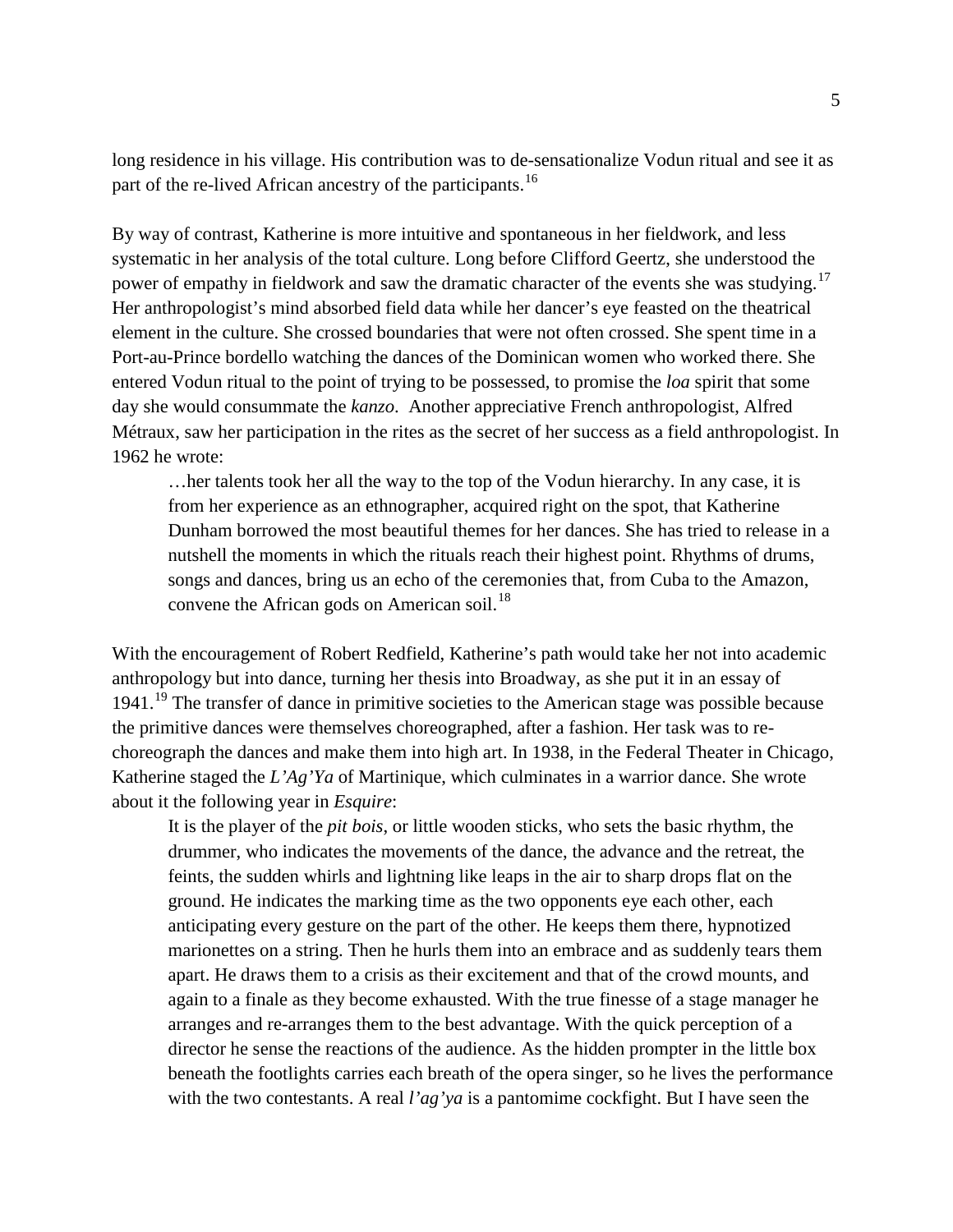dance of the cockfight in the cockpits of Jamaica; the cockfight itself in Haiti, and I find no parallel between the droll, staccato strutting, mincing movements of this mimicry and the deep roll of the *l'ag'ya*. [20](#page-26-5)

Katherine's dance career began in Chicago in 1938 and soon included seasons on the New York stage in 1939-40. Her first appearance in film dates to 1939, while her second, in *Stormy Weather*, released in 1943, included her entire troupe. In 1948 she went on her first European tour, including a run at the Prince of Wales Theater in London, performing to admiring reviews and the occasional presence of royalty. She remarked that Europe saved her company, and the next years would include frequent returns to the countries she liked most, France and Italy; and least, Sweden, Switzerland, and Austria.

Katherine Dunham and Bernard Berenson met during her European tour of 1948-49.<sup>[21](#page-26-6)</sup> She had read about Berenson in *Life* magazine, and was brought to lunch at I Tatti by Serge Tolstoy, the son of the novelist. She began the correspondence after this meeting: "Dear B.B. (Life says that's what friends call you...)." She continued it with a letter from Stockholm a fortnight later:

Dearest B.B….Let me just say that I have now joined your long list of admirers. Unfortunately I am not adept enough in the field of painting to do little more about it than be thrilled by it on occasion; I do however trust myself always in personal judgements and for me my pleasure in knowing you lay in your vitality, charm and wisdom that are found only in truly great people. All of this is reflected in everything around you. Well enough of compliments...<sup>[22](#page-26-7)</sup>

The language of her letters quickly moves from friendship and admiration to love of some sort, as far as this was possible between a married forty-year-old woman and the eighty-five-year-old Sage of Settignano. The initiative seems to have come from Katherine. Nicky astutely observed this general pattern:

Perhaps in his relations to women, whether serious or superficial, he always preferred to let them take the first step. Like the guests of *Schlaraffenland* he liked to have the roast pigeons fly into his mouth. $^{23}$  $^{23}$  $^{23}$ 

The affection and admiration of this dynamic black intellectual and artist took Bernard somewhat by surprise, but he felt the magnetism. Photographs taken in the I Tatti garden of Katherine dressed in an exotic orientalizing costume may date to this occasion (Figs. 1 and 2).<sup>[24](#page-26-9)</sup> A passage in Bernard's diary that shows what he was thinking on this visit:

Katherine Dunham, looking like an Egyptian queen, like Queen Ti, dressed in stuff that clings to her, although of a quite current cut, particoloured green checkered with red, draping rather more than clothing her. Whence this sureness of colour and its creative use, positive, bold, and not negative as in most of us, that seems a birthright of the Blacks? Or is it that dark chocolate or dark bronze is a background on which all colours look well, and so encourages the inventive and courageous use of them? Be that as it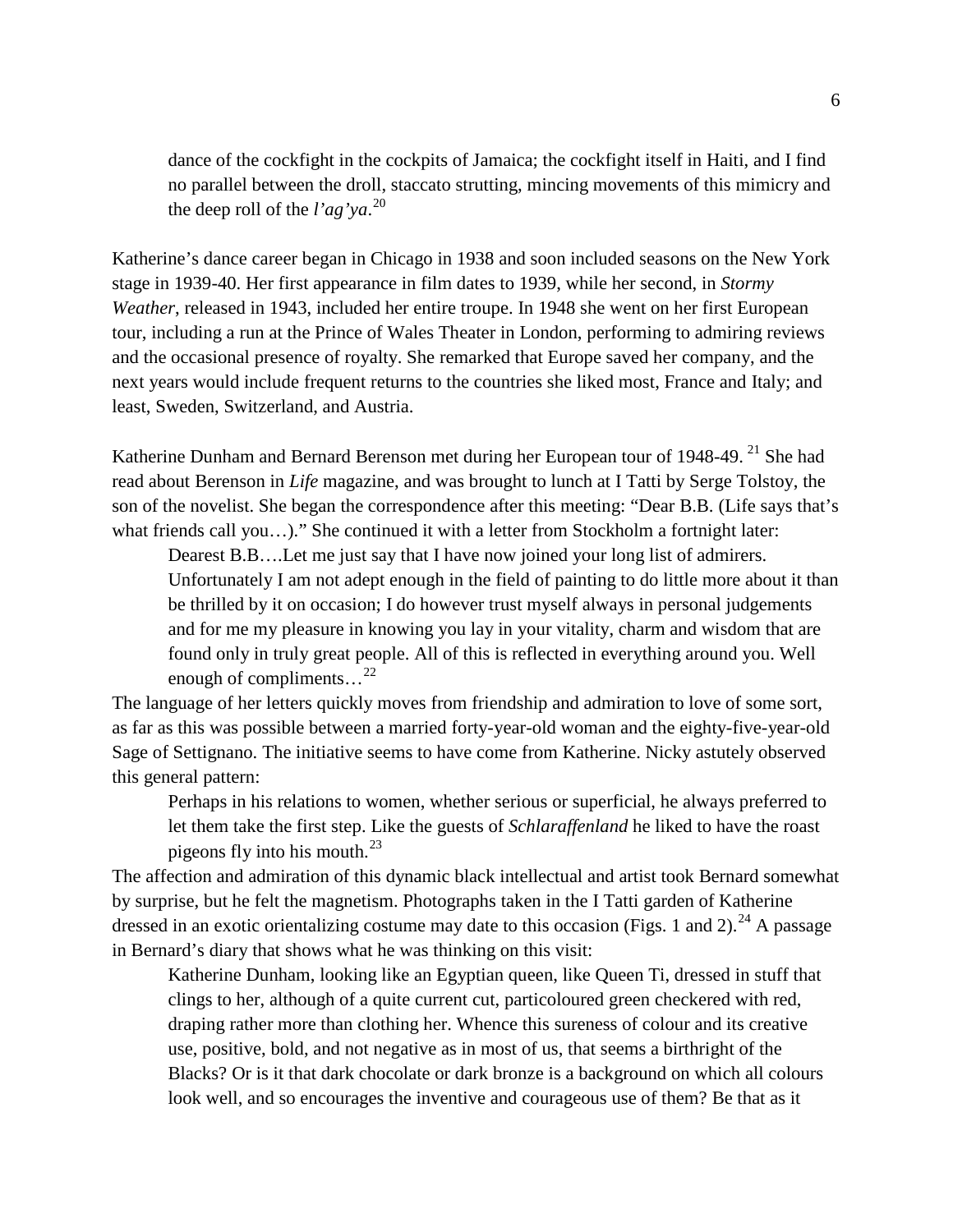may, Katherine Dunham is herself a work of art, a fanciful arabesque in all her movements and a joy to the eye in colour. I wonder whether her performance will enhance these qualities for me. $^{25}$  $^{25}$  $^{25}$ 

He explained his feelings a letter the next day to his long-lasting confidant in Naples, Clotilde Marghieri:

Yesterday we all went to see Katherine Dunham and I was completely hypnotized by the tam-tam effect of it all, its appeal to what in one is almost pre-human. There lurks in me a stern Puritan whom all this alarms; yet I could not help enjoying it, like Saint Augustine's penitents who confessed they could not help enjoying it when raped by the Vandals.<sup>[26](#page-26-11)</sup>

Clothilde knew Bernard well enough to see that he was falling in love, a little, once more, and she wrote him back:

I just heard from Derek that Katherine Dunham is coming back from Paris to say farewell before she leaves. Instead of feeling jealous I felt admiration for her... and envy. Yes, a sort of envy not of her affection for you, not of yours for her. But of her youth, beauty, energy, health and spirit of enterprise, *vitality* in a word, which in her must be developed to the fullest, and in me is declining. And now I understand your admiration for her, and her nostalgia for the world you represent. How I should have liked to meet her and see the two of you together! $27$ 

Bernard wrote back, downplaying Katherine's charm to assuage Clotilde's jealousy:

I fear I must disenchant you about Katherine Dunham. ... I doubt whether she has any feeling for me of a "sentimental" nature. She may feel a bit better for being treated as an equal by a countryman of a country where blacks are not received in private. It may be a feather in her cap to be known as frequenting I Tatti.

On my part, I admire her as an artist just as you would, and with a little sex feeling. She has, as you say, great vitality and elegance and creative taste. I was entranced by her performance and it still haunts me. Last time I saw her, two days ago, her husband, a white Canadian who does the costumes and scenery of her performances, was talking to Salvemini and Raymond Mortimer. She sat apart with me and began to tell me how she feels with her personality absorbed completely the institution she has herself created. And the tears flowed as we talked.

There it is, my dearest of Darlings. Perhaps my "success" with women now is so great because something in me leads them to reveal themselves to themselves. I long to see you and to embrace you.  $B.B.^{28}$  $B.B.^{28}$  $B.B.^{28}$ 

Yet Katherine remained on his mind, and he found her rare visits fascinating: Katherine Dunham talked with no Negroid lisp or richness of voice, on the contrary with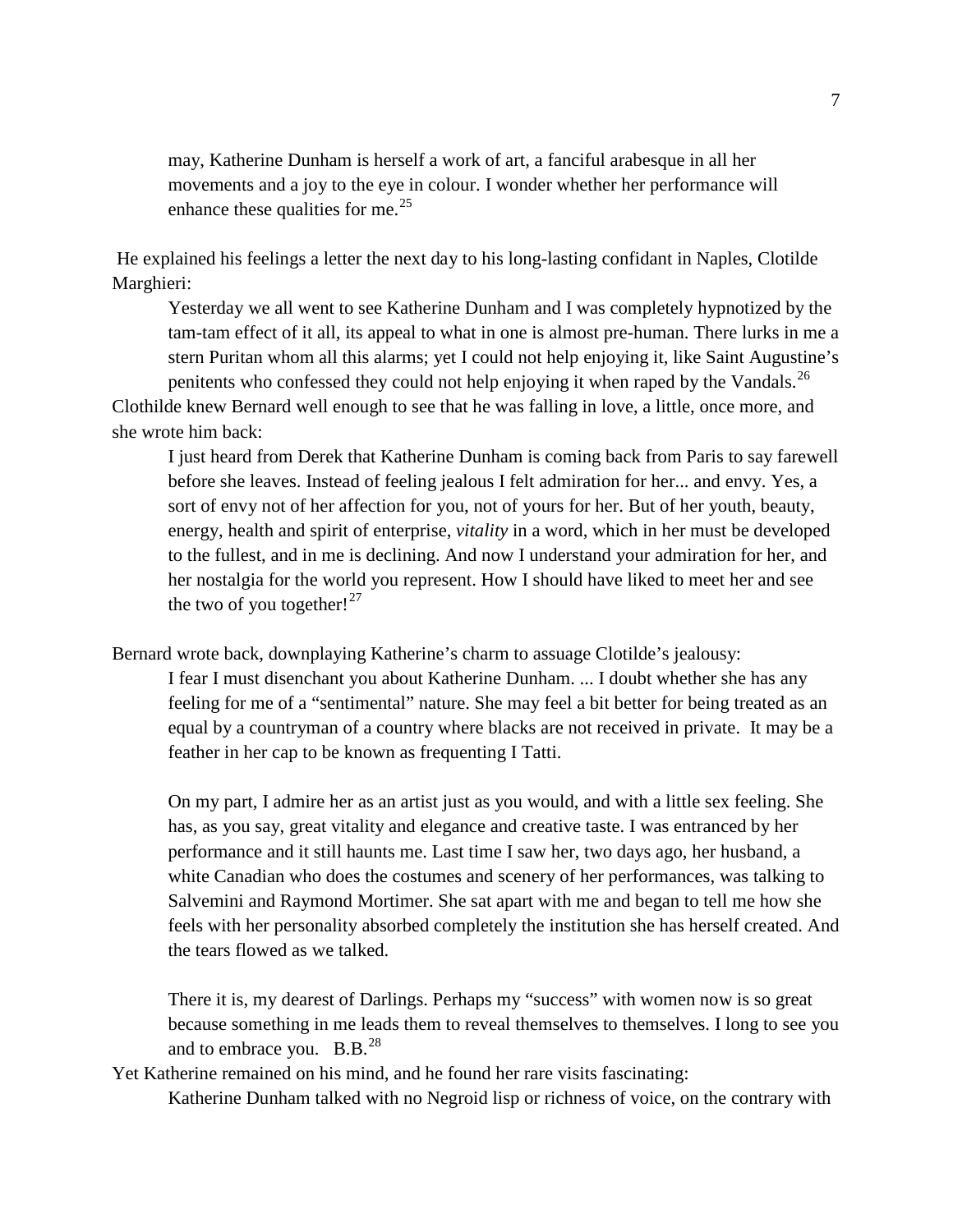a cultivated accent and vocabulary, and revealed an unusually subtle but rational personality, completely free of mannerisms of any kind. She complained of many things, but most of all that New York was ruining her art (and all the arts) by insisting on mere newness. To produce it creators of a ballet had to hurry and fuss, and do anything sensational, being given no time to meditate and mature. She thought the best ideas come while daydreaming, ruminating, and not when searching as for a bull's-eye in the dark.<sup>[29](#page-26-14)</sup>

So we have Bernard's side of the conversation. What was Katherine thinking? At the time of their first encounters in 1949 and 1950 she badly needed a guiding star. Her cherished older brother Albert, who had watched over her through the university and introduced her to theater and dance, died in 1949 after years of hospitalization for depression. He had made a brilliant start as a philosopher at Chicago, but then, when he tried to assume an academic career, he hit the color ceiling, went into a tailspin, and withdrew into himself. His death affected Katherine enormously. She sought help from the psychologist Erich Fromm. Berenson was a symbol of impeccable high culture to many, Katherine included, but for her he also assumed another dimension. She projected emotions onto him as one might onto one's analyst. From Paris she will later write of her feelings of loss, since she cannot be near Bernard and his great store of knowledge and wisdom and perception: "I need a master badly at this moment and unless I am blind there are practically none left in the world."<sup>[30](#page-26-15)</sup> She hoped that Berenson, with his vast erudition, might help her find a fitting subject for a play or movie that she would produce with her troupe.<sup>[31](#page-26-16)</sup> In 1952 she writes to him of her thrill on becoming pregnant, and the supportive reaction of her husband John, even though he knows that the child cannot be his, and when she lost the pregnancy, she describes her dejection to Bernard.<sup>[32](#page-26-17)</sup> Strangely, Katherine never mentions the daughter that she and John Pratt adopted in Paris at the age of four in 1951, Marie-Christine Dunham Pratt.<sup>[33](#page-26-18)</sup>

The beautiful surroundings of I Tatti meant something to her as well. In 1949 she had acquired an estate in Haiti, Habitation Leclerc, which had been built by General Charles Victor Emmanuel Leclerc, husband of Napoleon's sister Paulina Bonaparte. Gruesome memories were attached to the property of the torture of slaves during the campaign to subdue the black insurrection on the island. These ghosts had to be exorcized and the grounds put into order. In I Tatti, she could see an example of a landscape made fruitful and beautiful, an ideal toward which Habitation Leclerc could aspire some day. From Buenos Aires she writes to tell Bernard of the many times that she sees in her mind's eye the quiet avenues of I Tatti, and hears the buzzing of the bees, as on the first day they sat in the sunlight in the middle section of the empty greenhouse:

You have no idea the number of times that I see in my mind's eye those quiet avenues of "I Tatti" and even hear the buzzing of the bees or flies or whatever they were that first day as we sat in the sunlight in the middle section of the empty greenhouse. It was a distinct childhood sound and made me feel like being somewhere again that was warm,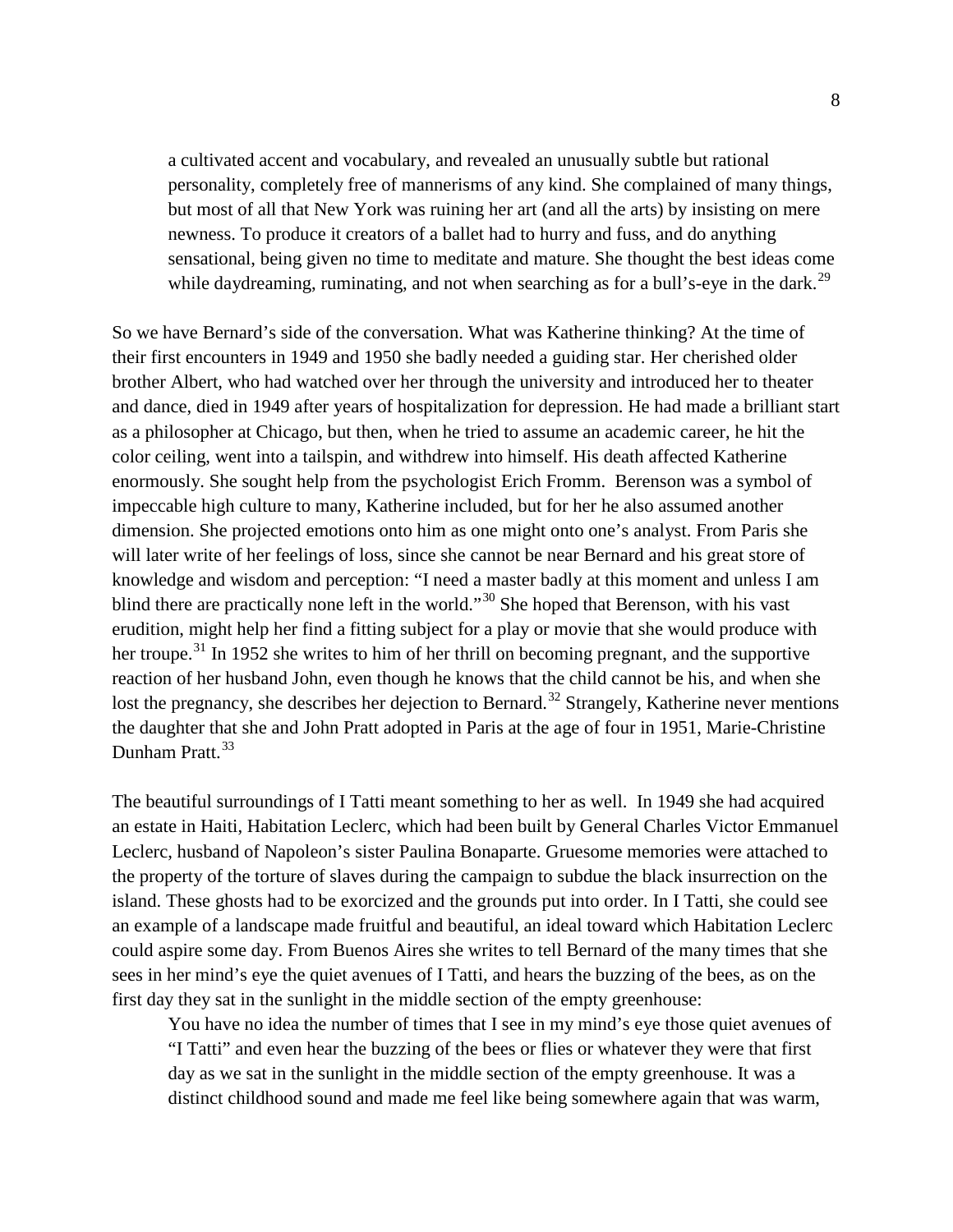sunny and protected. I am sure that over the course of these two thousand years and more I have seen things and places as beautiful as your habitation, but they evidently have escaped me or at least are not a part of the level on which I now live and dream. It is interesting to note as I write this and unfold these thoughts to you that one of my many recurring dreams for a number of years has been a dilapidation and decay and material deprivation which was some part of the material surroundings of some part of my childhood and I work in these dreams for years and years to clean, paint, scrub, disinfect, de-mouse, de-rat and make habitable and charming this dilapidated building. Undoubtedly there is a great sharpening of impressions and it can't have been as bad as all that, besides it is more a symbol than anything else. I think I have then hit upon our "anima" correspondence and all of these things which surround you as a waking counterbalance. [34](#page-26-19)

We have already seen Bernard's reaction to her performance in Florence in 1950. He saw her again in Rome in 1952, and recorded his impressions in detail:

Performance of Katherine Dunham. All based on Negro beliefs, rites, and holiday extravagances. From our point of view, it is a call of the wild, and a very successful one. It wakes up and brings to life in one even like myself the sleeping dogs of almost prehuman dreads, aversions, aberrations, appeals. The shrieks so staccato, the metal of the instruments, the dry crack of castanets, the shimmy-shakes, the stampeding, all go to one's marrow. How all this would have horrified most of us fifty years ago. Should have found it squalid, vulgar, shaking [shocking?], and now babes and sucklings come with their parents to see and hear and be entranced, hypnotized, overwhelmed. We feel at last free to return to the primitive, the infantile, the barbarous, the savage in us, even the way Greeks of the best period did to Bacchic rites, so wild, so cruel, so filthy!<sup>[35](#page-26-20)</sup>

However brief their meetings were, an attachment came to be formed between this unlikely pair. Katherine was the one who initiated it and nourished it with frequent letters written during her far-flung travels with her troupe. From Zürich she reminds Bernard of the pleasure of receiving letters, the familiar handwriting that testifies that one is thought of, that one counts. "When I read 'Dearest Katherine' or 'my darling' I feel such pleasure and comfort." [36](#page-26-21) From Lima she writes that she composes letters in bed, in her dressing room, in the bath tub, but that is dangerous because they seem to be getting done but aren't.<sup>[37](#page-26-22)</sup> From Port-au-Prince she says that "For nights" on end I lie in bed and write to you on the fabric of my mind and imagination."[38](#page-26-23) From Paris she writes that almost every day she composes a letter or at least a note: "They are not on paper, but I will have to count on you to feel this communication."<sup>[39](#page-26-24)</sup>

When Bernard was at the height of his powers as a connoisseur he used to keep a fake Renaissance painting on his desk to invite the admiration of the unwary. Now he used Katherine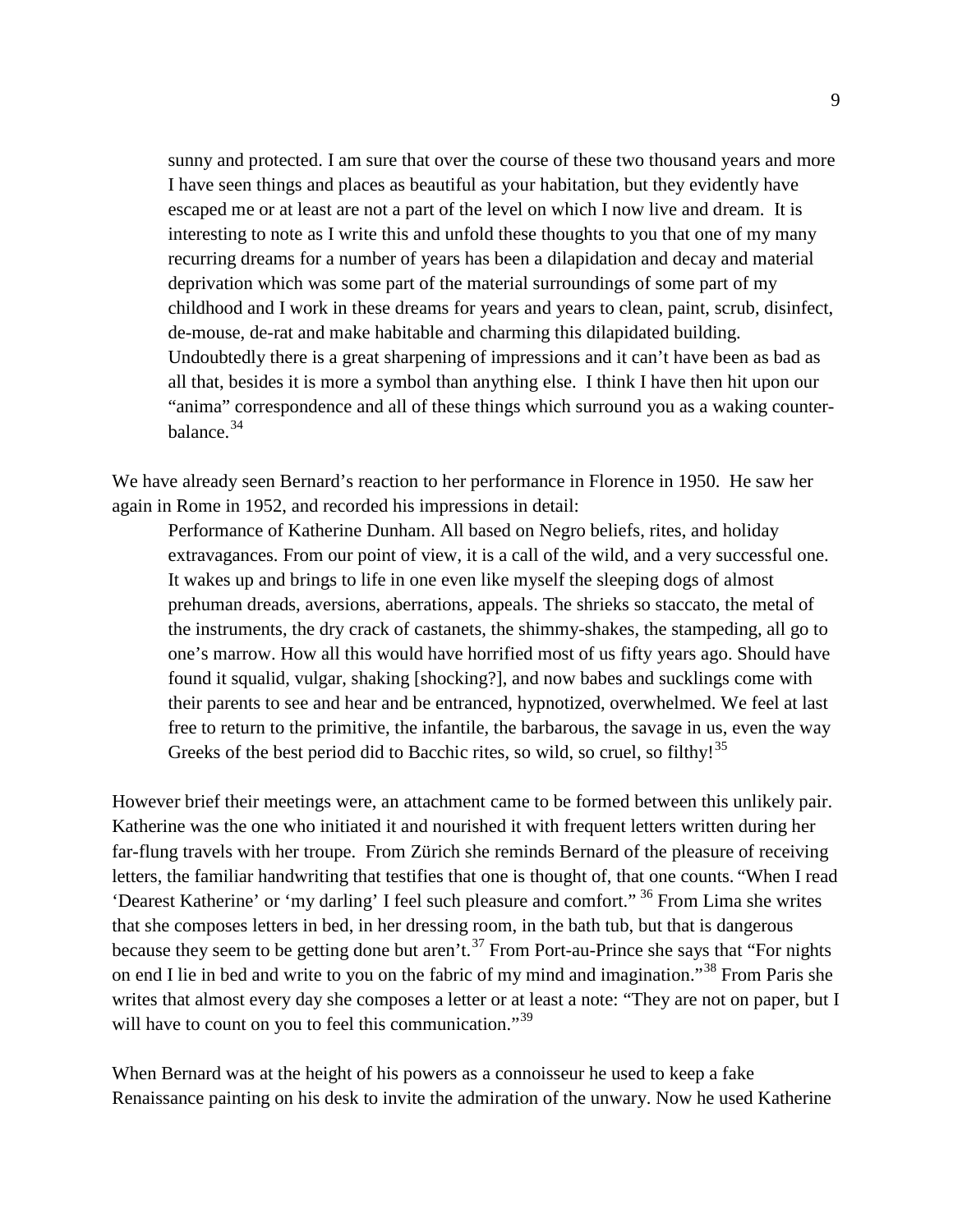as a touchstone in judging authenticity in people. If they approved of her, then they might be all right:

Lady Mallet hitherto treated me as if I were a bad smell, and I felt toward her somewhat as I did toward Edith Wharton between our two first meetings. Yesterday she spoke of Katherine Dunham with such penetrating, such subtle, and such delicately human admiration, that I there and then concluded that if chance favoured, she and I could be intimate friends. Even if for some interested reason she revealed what was in her, and not of any interest in me, the revelation was unmistakable, and changed my pattern of her.<sup>[40](#page-26-25)</sup>

## *Southland*

For a brief moment at the beginning of 1953 this new friendship was sorely tested. Katherine engaged in the most daring project of her career, and Bernard advised against it. Their love was put on ice, briefly, only to return more ardently and with deeper understanding than before. The problems arose over Bernard's attitude to *Southland*, a ballet Katherine performed about a lynching in the American south.<sup>[41](#page-26-26)</sup>

As early as 1937 Katherine had introduced the theme into the ballet *Tropic Death*, performed at the YMHA in New York. In it, her teacher, Talley Beatty, is cast as a fugitive from a lynch mob. The subject was highly topical in these years. Between 1936 and 1946 forty-three lynchings of mostly southern blacks were reported, as well as hundreds of near escapes. There were no prosecutions. The NAACP had fought for a federal anti-lynching bill for thirty years, but it was killed in congress in 1950. Protest came in poetry, music, and dance, especially in *Strange Fruit*, the song of 1930 that was popularized by Billie Holiday and interpreted in dance by Pearl Primus, as well as in Talley Beatty's dance of 1947 on the theme of Reconstruction in the Old South, *Southern Landscape*.

Katherine created *Southland* while on tour in South America in 1950-51. In the preface to the French version she says:

Though I have not smelled the smell of burning flesh, and have never seen a black body swaying from a southern tree, I have felt these things in spirit...Through the creative artist comes the need to show this thing to the world, hoping that by exposing the ill, the conscience of the many will protest. $42$ 

*Southland* was presented in Santiago, Chile in January 1951, with music incorporating blues and spirituals by the Jesuit composer Dino Di Stefano. At center stage was a magnolia tree and a southern mansion. Black lovers, Lucy and Richard, embrace under the tree until the drunken, quarrelsome white lovers, Julie and Lenwood, enter. Lenwood beats Julie and leaves the scene, but when she awakes and sees Richard, she accuses him of rape and advocates his lynching. The crime is soon carried out by the crowd. Lucy has left the scene, and when she returns, she finds Richard's body. There follows the song, *Strange Fruit*, and then the funeral procession, moving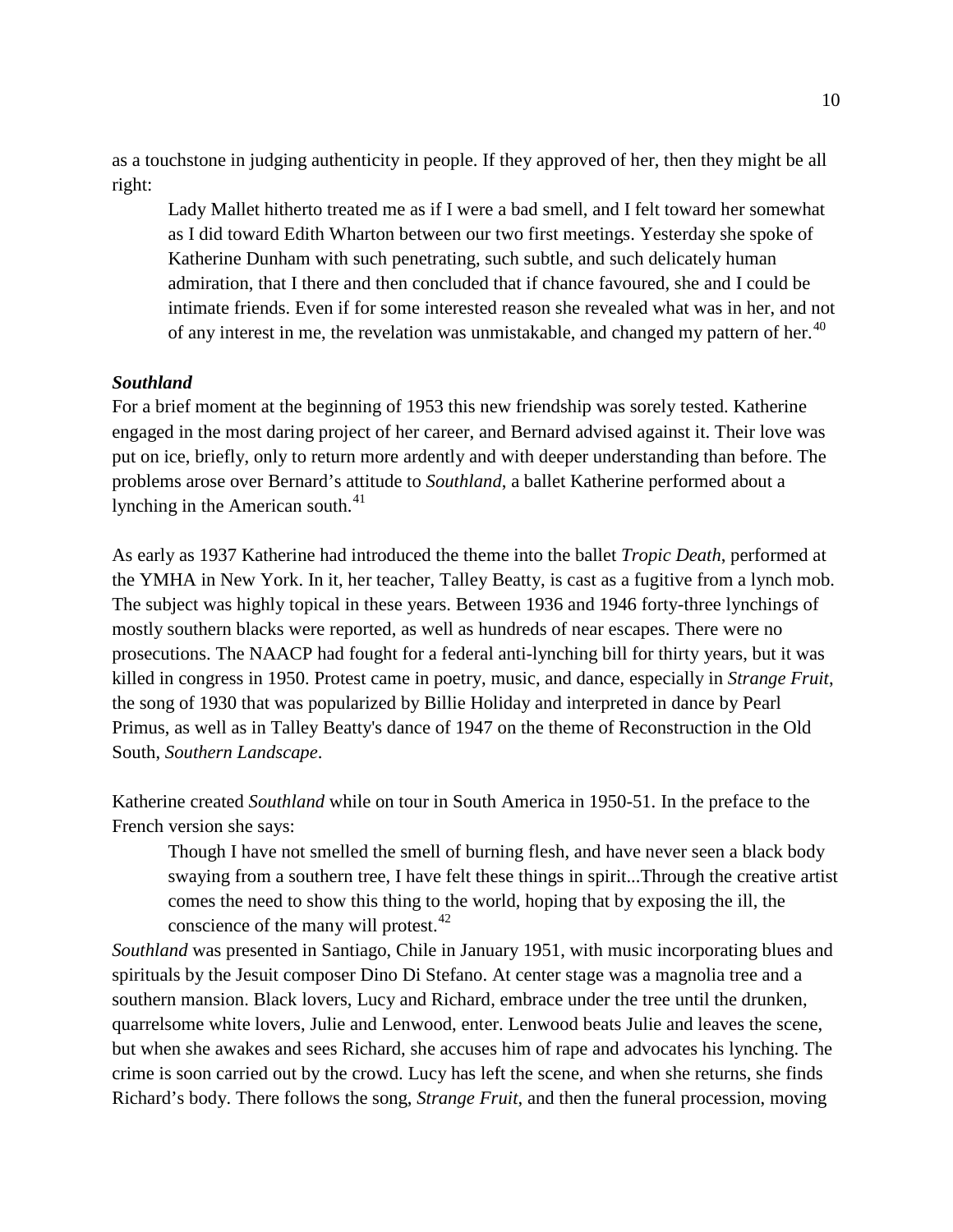among singers and gamblers in a smoky cabaret, where a black man, in a symbol of vengeance, plunges a knife into the floor.

A Communist journalist in Chile told Katherine that there would be no reviews of *Southland* other than his own, since the United States would cut off newsprint to any paper that dared publish one. The American ambassador in Santiago, Claude G. Bowers, had written a book in 1929 criticizing Republican policy during Reconstruction and justifying the rise of the Ku Klux Klan. *Southland* was not performed again during the company's South American tours of 1951 and 1952. But during their next European tour, Katherine rehearsed the ballet in Genoa and presented it in Paris in January 1953. She tried to see the American ambassador beforehand but was told he was out. The American cultural attaché who received her at the embassy simply said:

We trust you and your personal good taste and we know that you wouldn't do anything to upset the American position in the rest of the world.

Katherine later said: "He wouldn't go any farther. So I did it." But she paid a price.

Reviews were mixed, with predictably opposite reactions from the conservative and the leftleaning press. *Le Monde* summed up the puzzlement of some critics by asking, "What has happened to the anthropologist we once admired?" Katherine was glad, at least, that the Communist press had not used the ballet for anti-American sentiment, and she felt that by showing that freedom of speech still remained a basic principle of American democracy, the performance had done more good for the American government than they realized. Her strong feelings were not widely shared, however. Her own company had not wanted to perform the ballet. They wanted to shed feelings of racial difference, which they felt they had succeeded in doing on tours outside of America. Paris had accepted them, and they did not want to change the world, and yet the dance made them more conscious of color than they wanted to be.

*Southland* was not maintained in the company's repertoire after its performance in Paris. The dance historian Constance Valis Hill sees a kind of quite censorship at work on the part of the U.S. State Department. In spite of their policy of supporting American music and art abroad, the American government never subsidized Katherine's troupe, and it refused permission for her to accept an invitation from China in 1956. Hill sees the lack of governmental support as the reason for the eventual dissolution of the company. The dance was last performed in the Apollo Theater in Harlem in 1965. It inspired other protest dances: Talley Beatty's *Road of the Phoebe Snow*, Donald McKayle's *Rainbow 'Round My Shoulder*, Eleo Pomare's *Blue for the Jungle*, and Alvin Ailey's *Masekela Language.* Hill concludes:

Although Southland instigated the dissolution of Dunham's company, it laid the moral groundwork for subsequent expressions of affirmation and dissent and may forever embolden all those who dare to protest in the face of repression.<sup>[43](#page-27-0)</sup>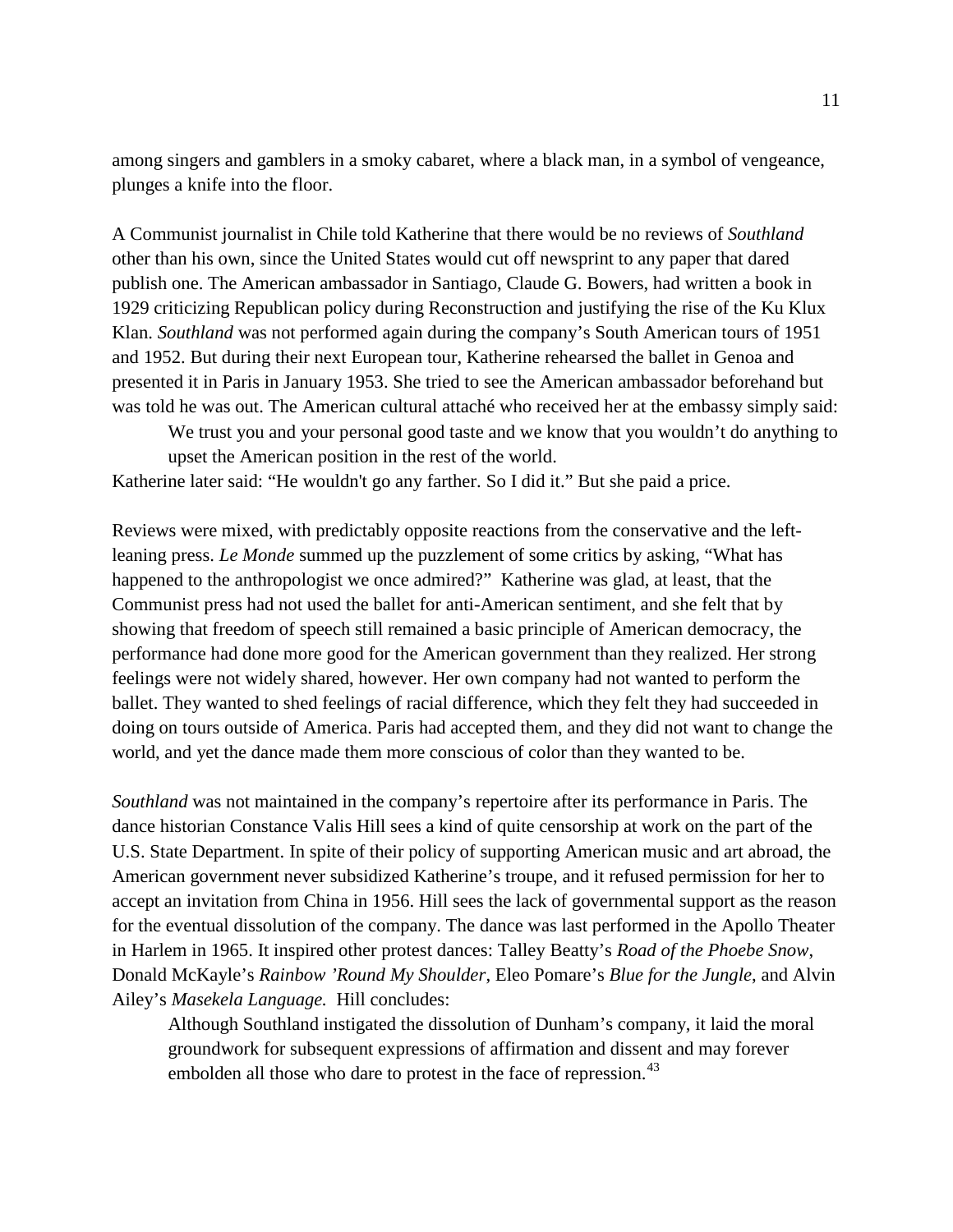Berenson has entered the Dunham literature as the disapproving critic of Katherine's brave protest. Indeed, he did advise her not to perform the piece in Europe. However, the letters tell a nuanced story, in which a close friendship is tried but survives and grows deeper than before. Let us allow the protagonists to speak for themselves.

Katherine did not at first tell Bernard about the performance of *Southland* in Santiago in 1951. However, on 1 November 1952 she wrote to him saying that she was going to perform *Southland* in Paris. She visited I Tatti around Christmas 1952 and left in some distress, which she recounts in a letter written a year later: "Just a year ago Thursday we were together and I left your house in such despair, but since in essence we were both right there is nothing lost but rather much gained."[44](#page-27-1) Early in the new year of 1953, still in Genoa, she wrote again about the lynching ballet that she was about to perform. This last letter is missing, but we have Bernard's reply, written on 6 January 1953. He assumed that the ballet was still in the planning stage and advised her against it. Using an unfortunate metaphor, he said that if it was too late for a miscarriage or abortion, she should have it born in America. If it were produced in Europe, he felt it would fuel anti-American propaganda and damage her career.

However, by the time she received Berenson's advice, *Southland* had already opened at the Palais de Chaillot on 9 January 1953. Courageous but vulnerable, Katherine was hurt by his discouragement. It seemed that a precious friendship had been severed by him, unfairly, because she had been faithful to her innermost feelings. A month later she wrote a long letter to Bernard from Paris about the distress she felt over his advice. She acknowledged his feelings towards the American Department of State and its power to hurt her career, but she dwelt on the importance of integrity. She is upset that such a deep affection as that which had existed between them could be abruptly terminated by an act that grows out of integrity. She stresses her innocence in performing *Southland*, "a thing to me of great beauty and of a newness in the theater, and an expression of some of the passion which is in me just as much as those things that you have seen and admired." She went on to mention the paradoxical reactions in the French press, with praise coming from both the Gaullist right and the Communist left. Most of all, she is hurt by "this irrevocable rejection," which threw a dark cloak around her whole being for the weeks she was in Paris.

Bernard was not in Paris at the time of the single performance and never saw the ballet. Once he received a copy of the Paris program, he realized that it had already been performed, and that Katherine was terribly hurt by his letter. He immediately tried to control the damage and repair the friendship. He wrote on 7 February 1953 to tell her that he would not have counseled stopping the ballet had he known that it was already in production. He tells her that the synopsis is fascinating and that he wishes he could see the ballet staged. A month later he wrote again to reassure her of his love and to complain about the distressing reviews he had read in the Parisian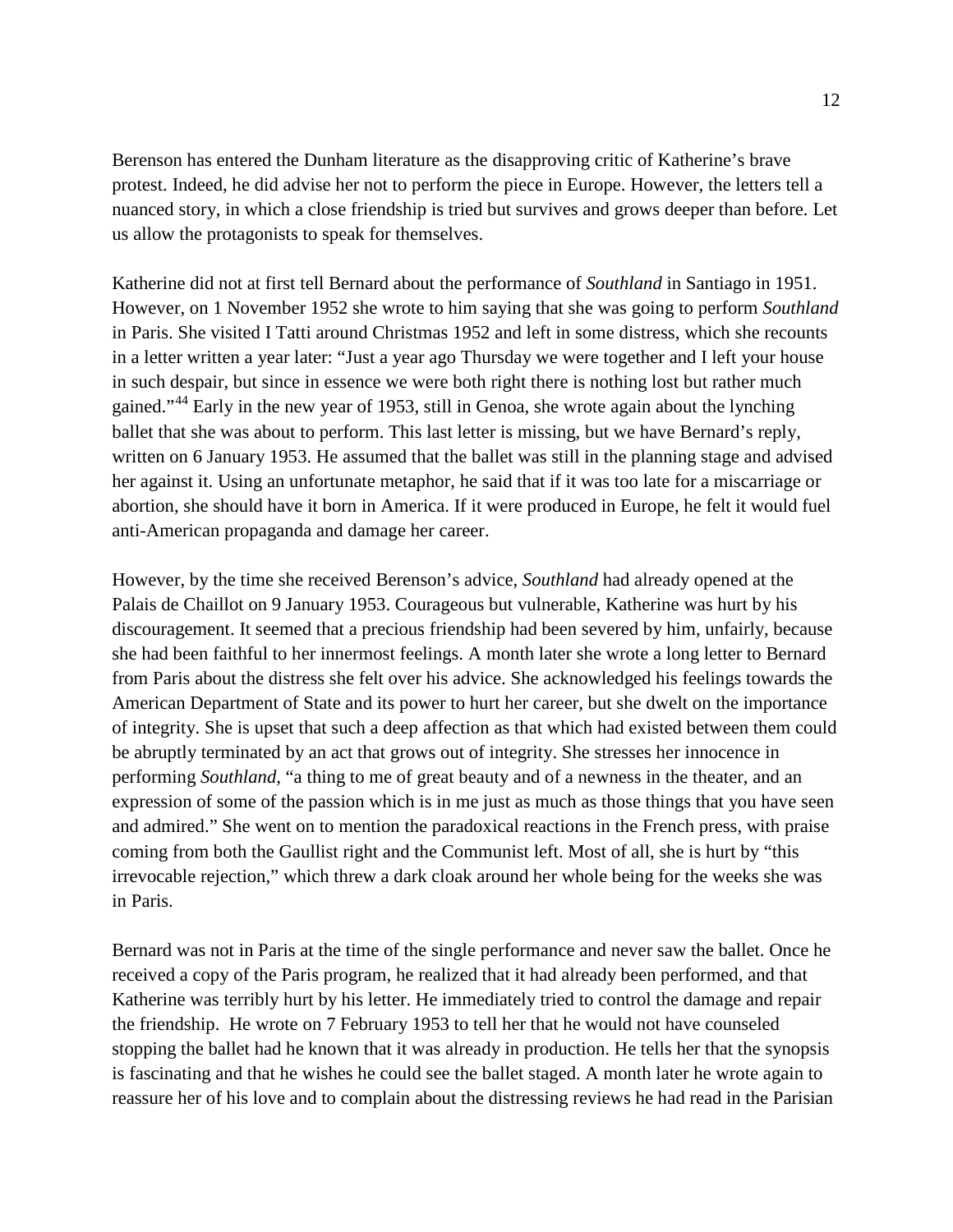press about her performance. By the summer of 1953 the friendship had been repaired, and the electricity flowed even more deeply than before. From Reno, Nevada, she wrote him a four-page typed letter ranging from the segregation and squalid living conditions of blacks to the recently detonated atomic bomb. She returned to *Southland*:

But believe me, B-B-, I do not speak with bitterness or resentment or any of the things that you seemed to feel that I was trying to express or satisfy in myself in *Southland.* I do feel and have always felt as sort of objective observer in this thing. My own life had been so different that I see this as one of the vast problems of the entire human race.... I had to do Southland, and I believe that many an American, even in the diplomatic service, admired the amount of strength, not courage, that it took to do it, *not* for propaganda or negation of one's national heritage.<sup>[45](#page-27-2)</sup>

The correspondence of these two unlikely friends continued with its old intensity and intimacy in the six years between *Southland* and Bernard's death in October 1959. Once again Bernard assumed the role of analyst, while Katherine combined the roles of descriptive anthropologist and self-aware analysand. She even sent him a carbon copy of the nine-page letter that she wrote to her husband, John Pratt, in 1957, detailing all that was wrong with their marriage, which seemed on the brink of dissolution. In that letter she told John that "BB's constant, constant letters just about saved my life on one or two occasions."<sup>46</sup>

Bernard told Clotilde Marghieri in 1950 that he admired Katherine "with a little sex feeling." It might have been a lot more had he been younger and had they had more time alone together. Their few meetings, however, were at I Tatti, where Nicky was on hand to welcome and to watch. In any case, Bernard spelled out his attitude to sublimated sex in a passage in his diary, written ostensibly about Hortense Serristori, but applicable also to Katherine:

Friendships with women are never sex-free, but sublimated into an atmosphere of delicate, subtle tenderness. It is an exquisite relation, and perhaps the inspiration of much of the very noblest painting, music, and above all of poetry. It has played a great part in my own life, ever so much more than mere animal sexuality… Sublimated sex can last a lifetime. It certainly has in mine.<sup>[47](#page-27-4)</sup>

Katherine feels free to write about sex to Bernard in the way that one might speak of it to an analyst. She confides to him that she is afraid of actual contacts, even when they seem successful, and that is what is wrong with her sexual life. From Zürich she writes him about the easy sexual encounters of her dancers, which contrast with her own loneliness:

But the amazement to me is the chance meeting in a bar, the greeting at a street corner, the signing of an autograph at the stage door that results for these extroverted young animals in a night, or maybe just moments of completely abandoned pleasure. Our backgrounds are reasonably the same, so I can no longer lay my "inadequacy of the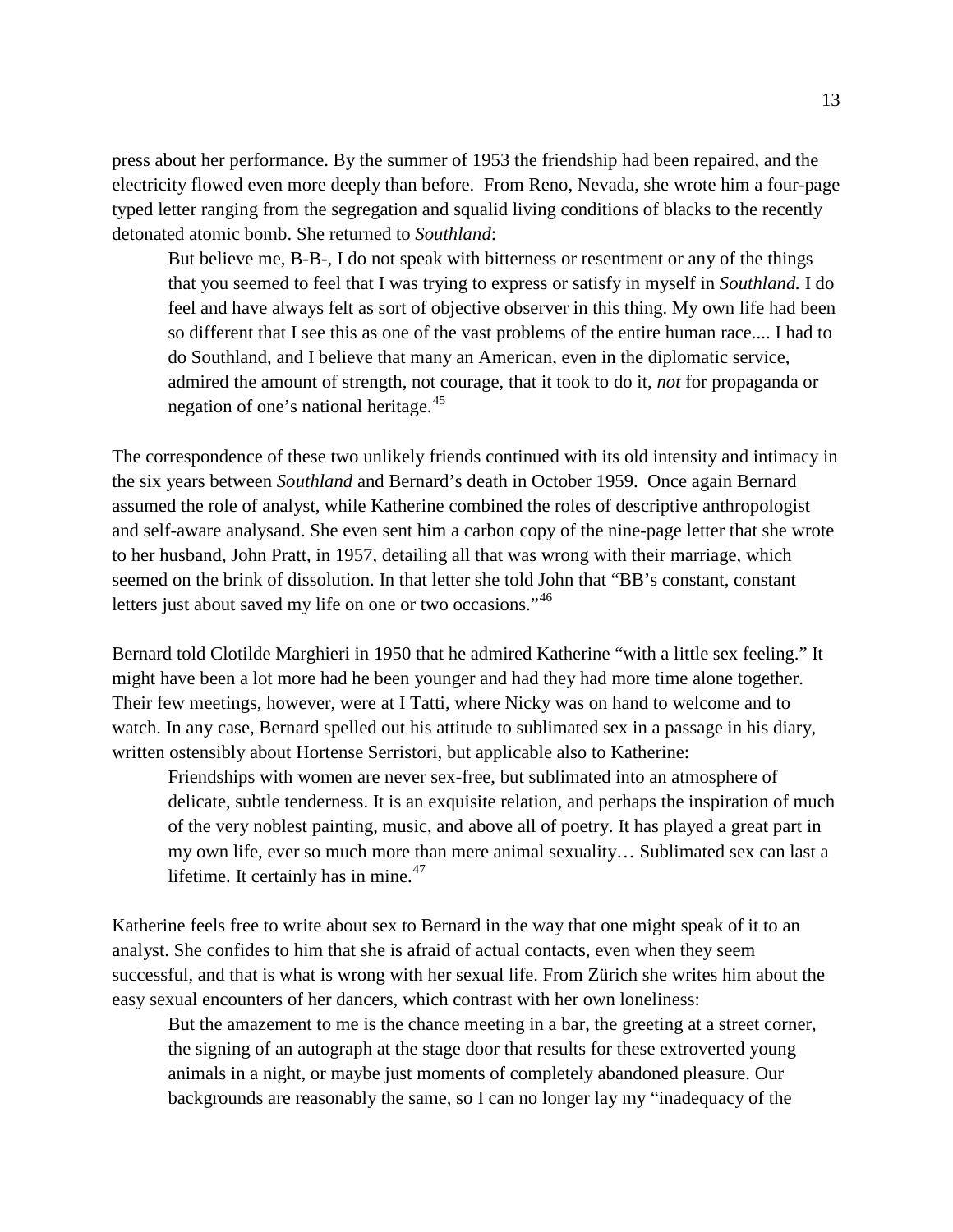moment" at the doorstep of Puritanism. It must be the result of a gradual, continual system of either insurance against harm or refinement of taste over the years. And we can be so trapped by our refinements. So that while they burst with the curiosity of what each day may bring to them as an individual, while they compare teeth marks and other 'épreuves' of passion, I read and think and work and wonder if my life would seem any more livable were my day revolving around a certainty of anonymous passions at night.<sup>[48](#page-27-5)</sup>

It is not sex that Katherine wants from grandfatherly Bernard, but understanding bathed in love. After leaving I Tatti, she writes a love letter a few hours later from the Hotel Baglioni in Florence:

I have just left you and am so used to arriving at the rail crossing (that seems to be a landmark) sad and alone. This time I suddenly melted into floods of tears. I know that when we were along for those few moments something wonderful happened - that I experienced a true love and meaning of love that was too big for this mortal self. And I have left with you something that perhaps you gave me a thousand years ago – apart of myself that is deep and inner and that I am scarcely aware of, only through feeling.

I left a part of myself that is deep and inner with you. ....sat in your beloved presence a different self ...made me feel fuller and calmer and more sure of the great plan of life and its inevitable circular motion. You must feel me breathe into you my love, my warmth and the saving grace of this dark blood. Stay with me, dearest BB and stay with all of us who love you as I do. Catherine. $49$ 

In her letters Katherine offers Bernard her anthropologist's eye, letting him see places he would never visit and hear of societies he would never know in person. In 1950 he wrote him from São Paulo, Brazil, about witnessing sacrifices and ceremonies called "macumbas" of goats, sheep, chickens, when the officiating priest became possessed of a warrior god and started eating raw livers.<sup>[50](#page-27-7)</sup> She adds that it affected the troupe's appetite for many days. In the long letter from Reno ("the last frontier in America") of 1953 that was quoted above, Katherine asks Bernard:

Can you imagine what it must be like to work for a full hour before, or rather surrounded by, within touching distance, the faces and bodies of thugs and gamblers and hustlers and prostitutes and exploiters and touts and all of the ones that are the only ones who can afford these places, and while one works with perspiration dripping over ones false eyelashes and knee with a floating cartilage threatening betrayal at any minute and muscle and joint and heart weariness struggling to take control, this great sodden beast eats steaks, drips spaghetti, guzzles bourbon, talks, laughs, and once in a while gets up to go to the water closet... [51](#page-27-8)

She then touches on the theme of sex and the erotic element in her art: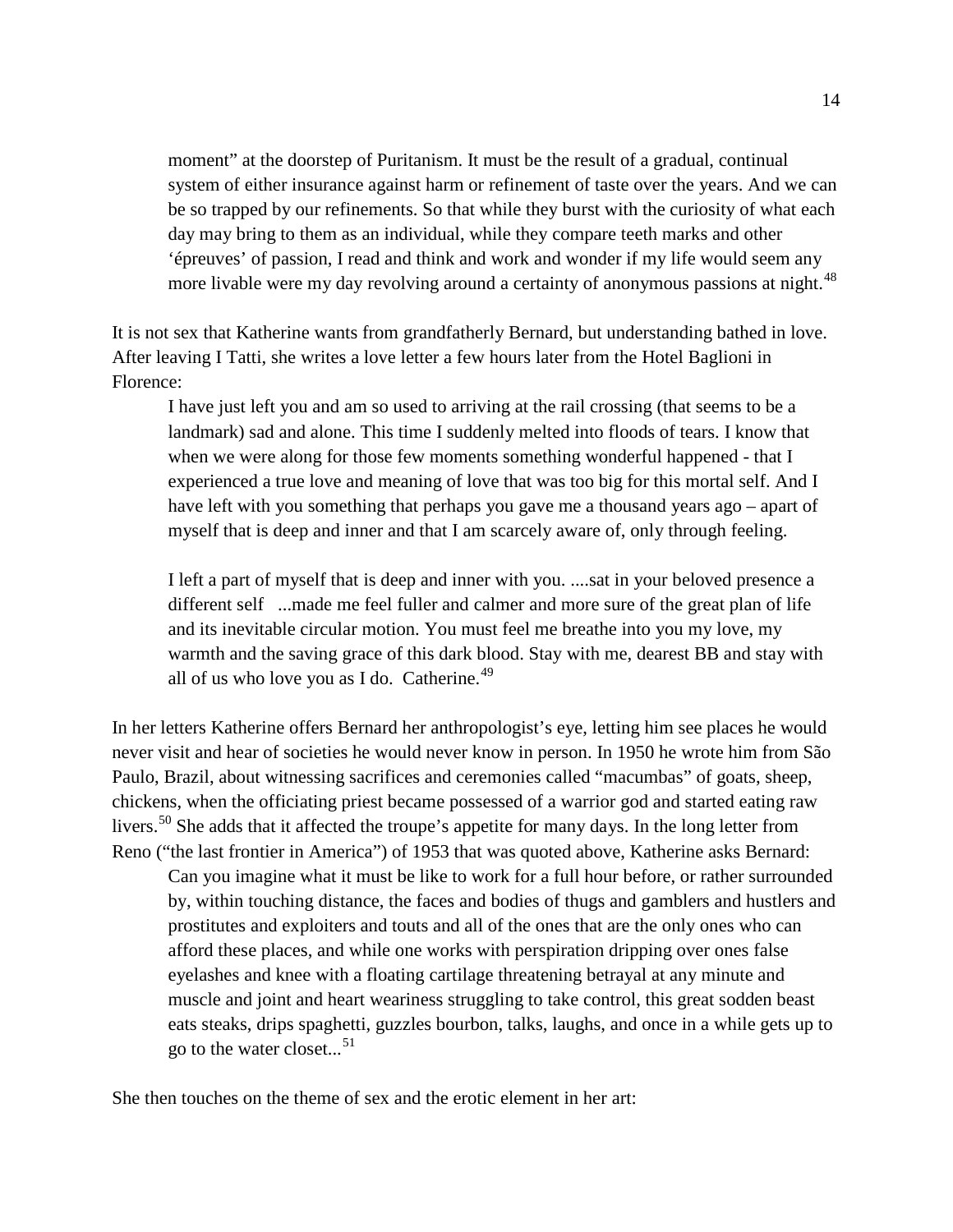The success we have at these places is very strange. It seems to be chiefly on an erotic basis as that is the most direct way to reach them. This type of person comes to a place like that to see Negroes only as a burlesque character, or to have their sluggish currents pepped up by a jazz beat, by the out-do all that the human body seems capable of doing that has meant the success of the Negro tap dancer...always something ingratiating, physical agility. Or the Negro singer that transports them in abandon. The foreign element that we bring puts them ill at ease at first...then the drums reach something, though they don't know just what. My form of sex is more refined than they are used to, but sets them to thinking that they might be missing something. Above all, I believe that they are impressed by a certain intellect that they can't define, and a certain untouchability that makes them wish that they had it themselves.<sup>[52](#page-27-9)</sup>

In October 1954 she writes from Buenos Aires about conditions under the Peronist regime after the passing of Evita Peron.<sup>[53](#page-27-10)</sup> She gave a masterly summing up of her visit to Mexico,<sup>[54](#page-27-11)</sup> and Bernard thanked her, recalling his own early interest in pre-Columbian art:

Pity that I have not been able to get there, altho' my interest in its art goes back to my college days. Then I discovered at Harvard a show full of Aztec and Mayan sculpture, and was deeply impressed. I have since then tried to see all that could be seen out of Mexico itself, and I have most of the illustrated publications in the library of I Tatti.<sup>[55](#page-27-12)</sup>

From Las Vegas she sends him some samples of her "prose-poetry."<sup>[56](#page-27-13)</sup> From Melbourne she writes in 1956 about giving a speech for an Aboriginal Girls Hostel. From New Zealand in 1957 she writes about attending a gathering of 3000 Maori from several tribes to bid farewell to a Maori girl leaving for England to play in a tennis tournament:

The songs and dances in native costume were so full of affection and spiritual care for the girl – they were so proud, and so integrated that I looked on with a certain envy, I must admit. Surely there are not many such people in the world. Handsome and open and undestroyed by white colonization.<sup>[57](#page-27-14)</sup>

From Kuala Lumpur she writes in 1957 about the excitement in the air as freedom was about to be granted from the British colonial occupation, but also of the fears inspired by the Communist bands sweeping in from the jungles to the north and infecting Singapore with strikes and riots.<sup>[58](#page-27-15)</sup>

In 1957 Katherine disbanded her company. Financial travails were part of the cause, but she was also growing tired of the tensions within. She wanted to find a new career. In 1949 and 1950, in Paris and Buenos Aires, she had tried painting. Seriously misjudging his aesthetic preferences, she sent photos of her canvases to Bernard, with a disclaimer:

They are not really paintings at all but expressions of a search of other selves which in me seem to be multiple. $59$ 

What did Berenson think of her paintings? A Florentine newspaper clipping shows Dunham and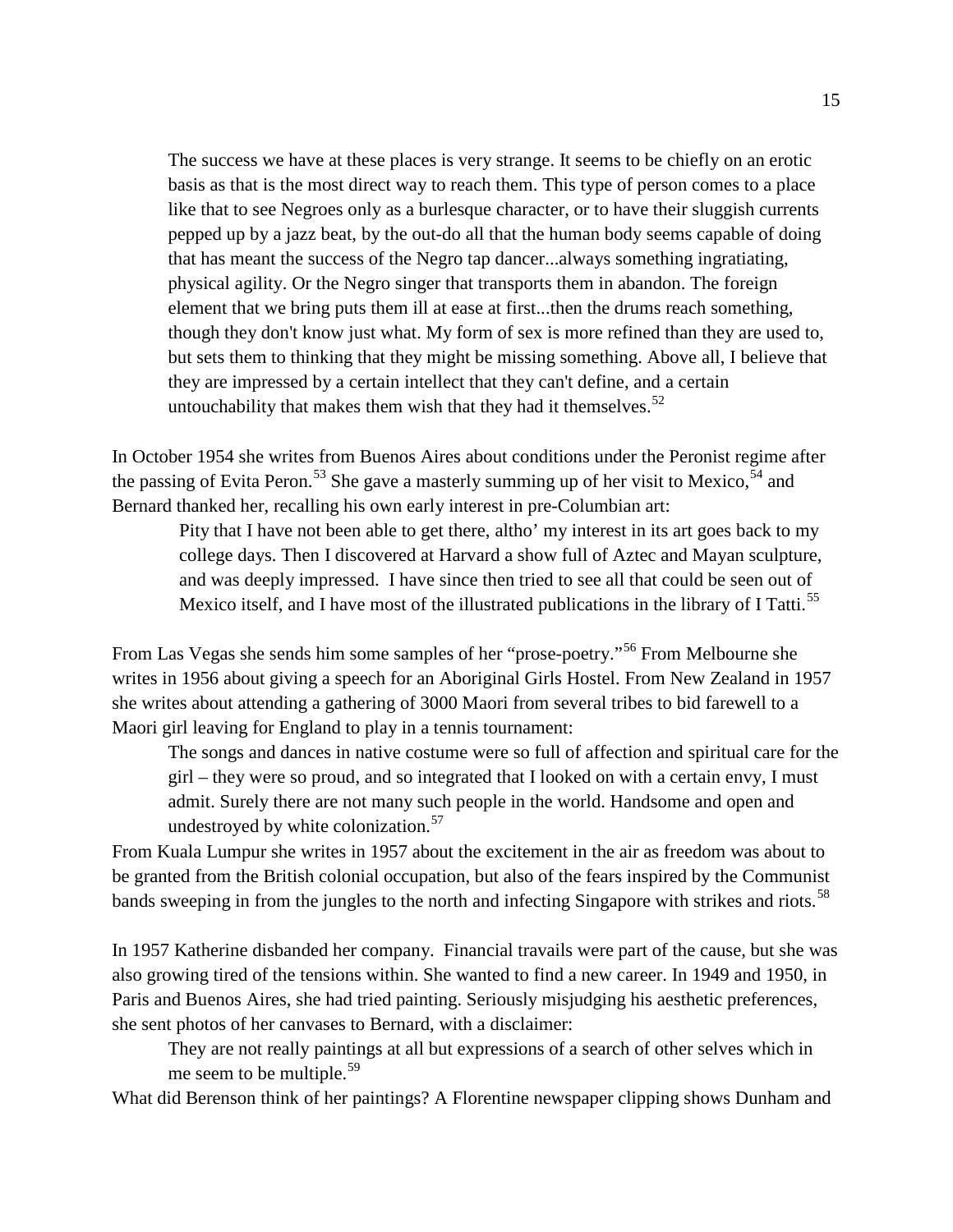her dancers in the Boboli Gardens in 1950 (Fig. 3), and puts into a headline his improbable advice: "*Keep on painting*, says Berenson to Dunham."<sup>[60](#page-27-17)</sup> However, it is difficult to imagine that Berenson, who had shed his early admiration for Matisse and Cézanne and who was at that time engaged in a study of the decline of form in western art, really approved. More honest was his encouragement for her to turn to writing: "I am sure there is a real woman of letters tucked away in you," he wrote in 1955. A month later, he continued:

Your bitter-sweet verses delight me. They are so charming, and yet so deep-sounding, light, almost gay, but with a distant rumbling of a tragic sea... [To get them published] TRY younger people if there be any you suspect of aesthetic heart and mind.<sup>[61](#page-27-18)</sup>

After the return of her dancers from their last Asian tour to America, Katherine stayed in Japan in 1957 and 1958 to write her autobiography. She sent a draft to Bernard in February 1958, but he seems to have found it obscure and in need of correcting.<sup>[62](#page-27-19)</sup> Indeed, although it not such a short book, it covers only her childhood and adolescence, not the formative years at the University of Chicago or the foundation of American black dance. Strong emotions welled up and kept her writing slowly: "It is so painful. I weep over many pages, but after five times, it will be writing, not emotion, I hope." When *A Touch of Innocence* came out in 1959, she dedicated it to B.B.

The admiring affection between Bernard and Katherine echoes, in a more Platonic vein, Bernard's ardent affair with Belle da Costa Greene (1883-1950) a generation earlier.<sup>[63](#page-27-20)</sup> Born Marion Greener, Belle was the daughter of Richard Greener, the grandson of a Virginia slave and the first black to graduate from Harvard College. His career, at least in its early stages, was spent in campaigning for the right of suffrage and for public education for blacks in the post-Civil War era. Greener openly identified with his black ancestry and was an active advocate of racial equality, but he also claimed the right to live in white society, as befitting a cultured and educated member of the middle class. His wife and family, however, all light skinned, disassociated themselves from their father's identification with blacks. Belle in particular broke with three generations of black activism to live as a white. She adopted a Portuguese name, da Costa, to explain her Mediterranean complexion to the many people who noticed her exotic looks. It was a strategy adopted gradually between 1894 and 1900, and it served her well in the spectacular career she developed under the patronage of J. Pierpont Morgan and his family. The severe and unpleasant Isabella Stewart Gardner, stung by Belle's criticisms of her collection, thought of her as a "half-breed."[64](#page-27-21) However, Belle never thought of herself as black, and admitted only veiled and humorous allusions to her dark complexion. Most of her acquaintances and romantic attachments in New York society accepted her fiction of a southern Mediterranean ancestry, and admired her beauty, vivacity, exotic looks, and growing knowledge of rare books and manuscripts. Bernard never alludes to questions of race, although Mary and Nicky sensed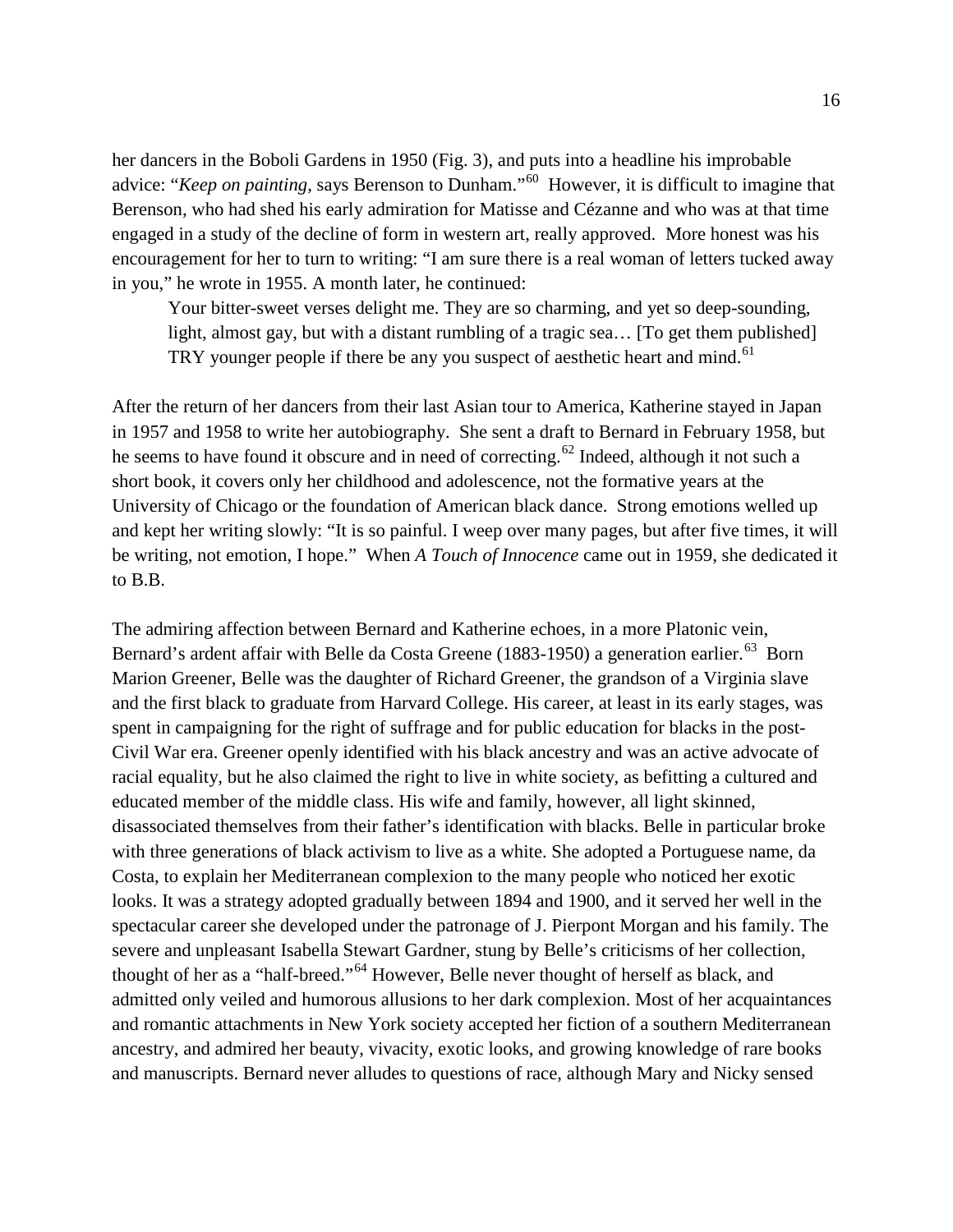there was something exotic about this "most wild and woolly and EXTRAORDINARY young person"[65](#page-27-22) who swept Bernard off his feet.

Katherine Dunham represents a diametrically opposite stance on race. Also a light-skinned African American, she actively identified with the American Negro. This was a conscious choice. Race was not a barrier for her at the University of Chicago the way it would have been at most elite universities. In her fieldwork in Jamaica and Haiti, her color was a distinct advantage in achieving empathy with the communities she studied. Katherine fought discrimination all her life, protesting in hotels and theaters where her troupe was not treated equally.<sup>[66](#page-27-23)</sup> Any attempt at "passing" or living as white was simply out of the question for this strong personality.

Bernard and Katherine each overlooked barriers that are usually effective in keeping elective affinities from becoming passionate. For Bernard it was the barrier of race, which he lowered to accept Katherine's offer of "the saving grace of this dark blood." The barrier Katherine overlooked was that of age. Forty-four years would in most cases constitute a firebreak that ardor will not overleap. Katherine, however, was completely nonchalant about age. Early in their relationship, when she was preparing for a visit to Venice, she offered to fly to see him:

Then on one of these inbetween days I will make it a point to take advantage of this technological age and fly to whatever point you may be stationed. Then we can talk about material for a play, the glories of the Renaissance, your beloved Italy, my beloved Haiti, bronze statuary, and those utterly unfounded notions of yours about time and age, as I am sure that you realise that extending backward and forward there is no such thing as a conclusion of anything, even the human mechanism at 84, so I count on you for that eternal youth which I enjoy myself, because at 38 I feel neither young or old, but just as timeless as I am sure you feel at 84, and as I am sure I will feel at 187.<sup>[67](#page-27-24)</sup>

The meaninglessness of age in relationships is a theme that returns often in her letters. She reassures Bernard that it is the inner man she loves, notwithstanding the waif-like weakness of his octogenarian and then nonagenarian body. On his side, Bernard was always conscious this barrier. Living to his age was an adventure he did not recommend to anyone. He was all the more grateful to Katherine for ignoring it. In 1955 he wrote to her:

I have weathered the cape of 90. I have avoided ceremonials by refusing to go to Oxford to receive an honorary degree, and by keeping away from Rome and Florence…. There have been "gratifying" words about me in many American, English, Italian, even French and German papers. They don't mean much to me and do not reconcile me to myself - a self toward which my esteem is uncertain and my affection dubious. I cling to you and to the few who really love me. You ask me why[.] I cannot tell.<sup>[68](#page-27-25)</sup>

And Katherine, on her part, assured him, when he was ninety-one, that she kept a picture of him above her mirror: "I am so happy that it is never too late to love."<sup>[69](#page-27-26)</sup> In 1957, when he was ninetytwo, she replied to his laments: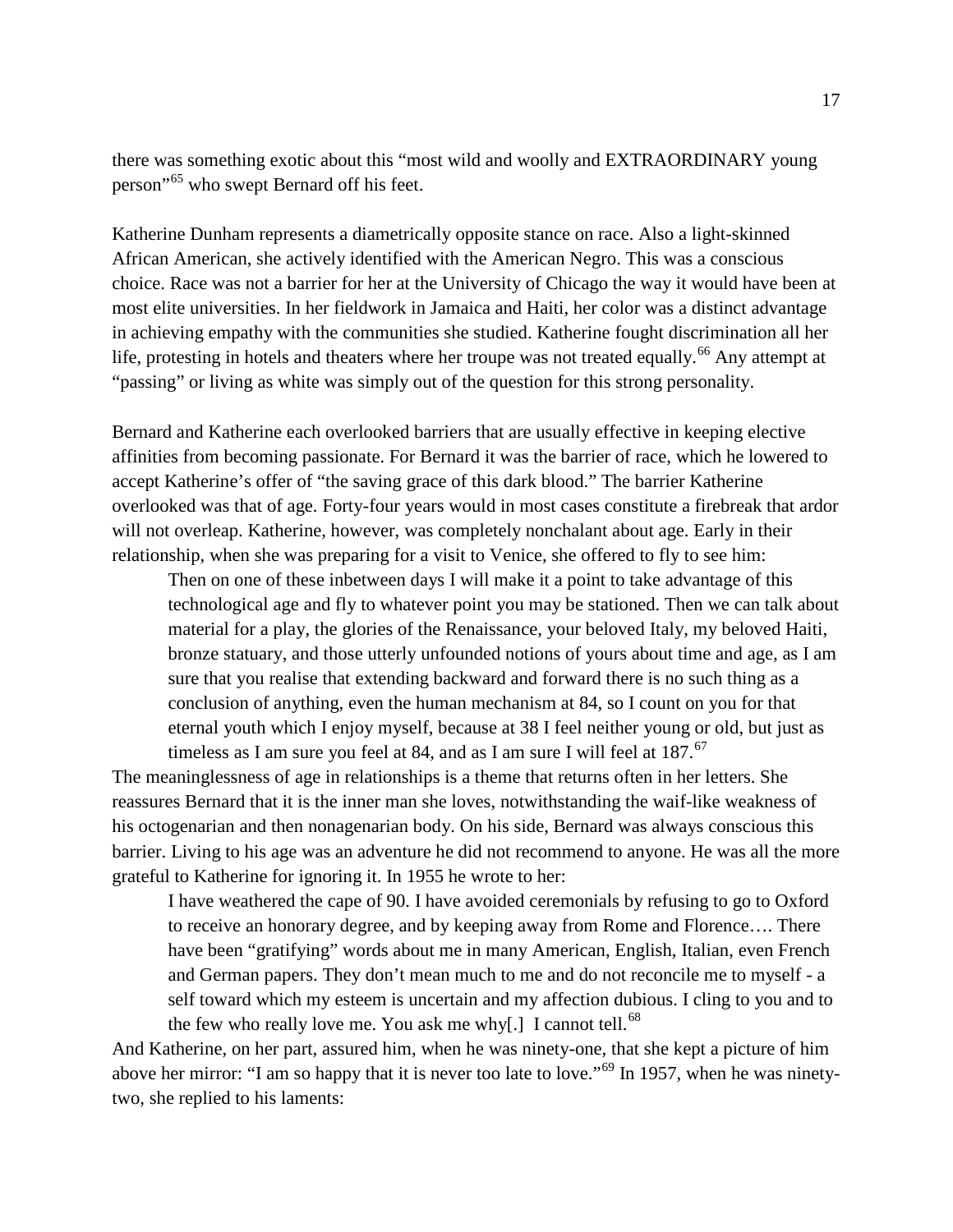Don't worry about your looks. You are there inside the same dear and alert self as always – I can tell from your letters. Do you still wear the shoes that I admire so much?<sup>[70](#page-27-27)</sup>

After Berenson's death in 1959, Katherine did not become a writer or a painter, but rather a teacher and a social activist. Her last Broadway performance was in 1962, but she choreographed *Aïda* for the Metropolitan Opera in 1963. She founded the Performing Arts Training Center in East Saint Louis, Missouri, in 1967, and the Katherine Dunham Museum and Children's Workshop in the same difficult, ghettoized city in 1979. It was here that she initiated a fast to call attention to the plight of Haitian refugees turned away from the United States in 1992.

Bernard Berenson thought of Katherine Dunham as a living work of art, beautiful like a bronze statue, and animated by a deep inner vitality. She appreciated and in fact needed this response from the ultimate aesthete, and reciprocated with a love that survived his critique of *Southland*. Her letters lit up his final decade, and his offered her an anchor in times of emotional upheaval and constant global travel. Fresh and not at all cloying, they still make wonderful reading.

*Correspondence of Katherine Dunham and Bernard Berenson regarding the performance of the ballet "Southland" in Paris in January 1953*

1. KD to BB, Santa Margherita Ligure (Genoa), 1 November 1952, VIT.

In Paris in January I plan to do our ballet *Southland* which we did only once in Santiago, Chile. Part of my feeling of incapacity and creative immobility comes from not saying what I want to say – that is, having more to say than the medium which I have chosen permits.

2. BB to KD, Settignano, 6 Jan. 52 [*sic*!, for 1953], Special Collections Research Center, Morris Library, Southern Illinois University Carbondale. Berenson misdates the letter, forgetfully carrying over the old year 1952 although he wrote the letter in 1953.

Beloved Katherine,

Thanks for a dear word from Paris.

If you feel too far gone in pregnancy to expect a miscarriage or to have resource to an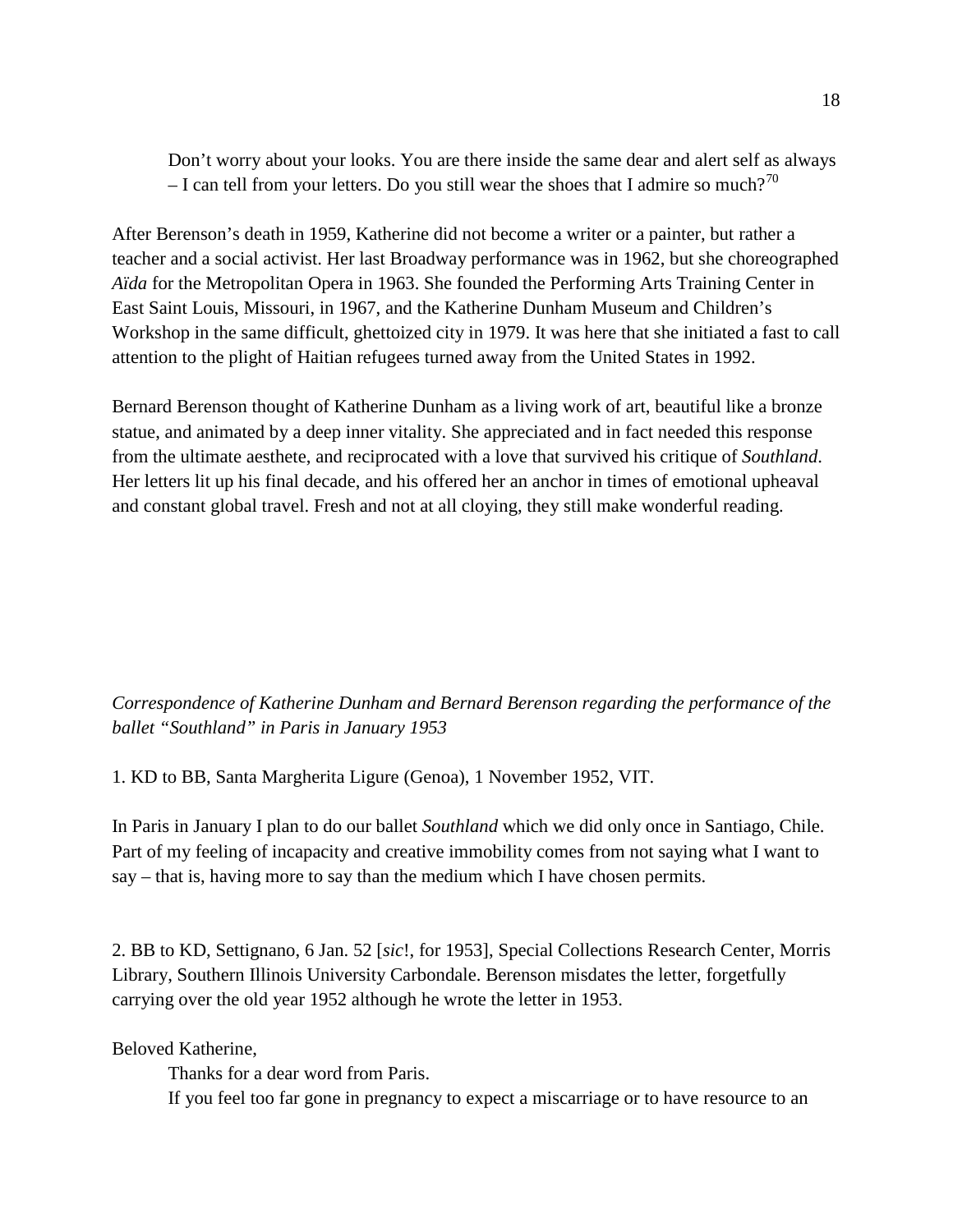abortion you, an American of such destination must have it born in America. The child I have in mind, as of course you know, is the idea of turning a lynching into a ballet, -- "suffering into song". If you produce such a ballet in the States, and it takes on there, you could bring it over to Europe. If you produce it here, it will serve only to give fuel to the fire of anti-American propaganda. All the communists in Western Europe will take it up, and the Soviets and their satellites from the Elbe to the Yangtse, will feast on it and more. A mad resentment will be roused against you in the United States. It may end by driving you to seek refuge in Russia.

Can you face such a possible result?

Therefore: - Either give up the idea, or carry it out and produce it in America. Your loving friend

B.B.

P.S. Happily Nicky's health is improving.

3. KD to BB, Paris, 1 February 1953, VIT. Paragraph six is quoted in Valis Hill, p. 6, republished in Clark and Johnson, *Kaiso!*, p. 354.

Dearest B.B.,

I have put off writing to you for some time hoping that the distress which I felt leaving I Tatti that rainy night and have felt ever since would diminish. I know and respect all of your feelings towards State, many of which I have, but I know also that in your wisdom you must feel and know the importance of integrity to oneself and one's creative drive. And while I might have expected to have been abjured by you, I did not expect that a deep affection, to say nothing of the love that one individual can have for another – such as I thought we had – could be so rudely destroyed because of an action obviously growing out of a fundamental integrity.

I have turned every possible serachlight and inner eye on my feeling towards performing *Southland* at this time, and I must say that I feel absolutely innocent. It was a thing to me of great beauty and of a newness in the theater, and an expression of some of the passion which is in me just as much as those things that you have seen and admired. Amusingly enough it has been severely attacked not only by "right" press, but by even such a communist press as *Le Combat* from a theater point of view. It has been equally praised by the communist *Humanite*, by the extreme rightist Gaullist *Ce matin – Le Pays*, and in between has reached a storm of enraged criticism as well as personal attack not only on *Southland* but on me in general, because I have betrayed the French and not continued to give them the opiate which they first received in 1948. There have been as many exceedingly laudatory criticisms and a number of congratulations on my efforts to break away from the limiting category in which I had been placed against my will by the French. I have not, however, been approached by either communists or the communist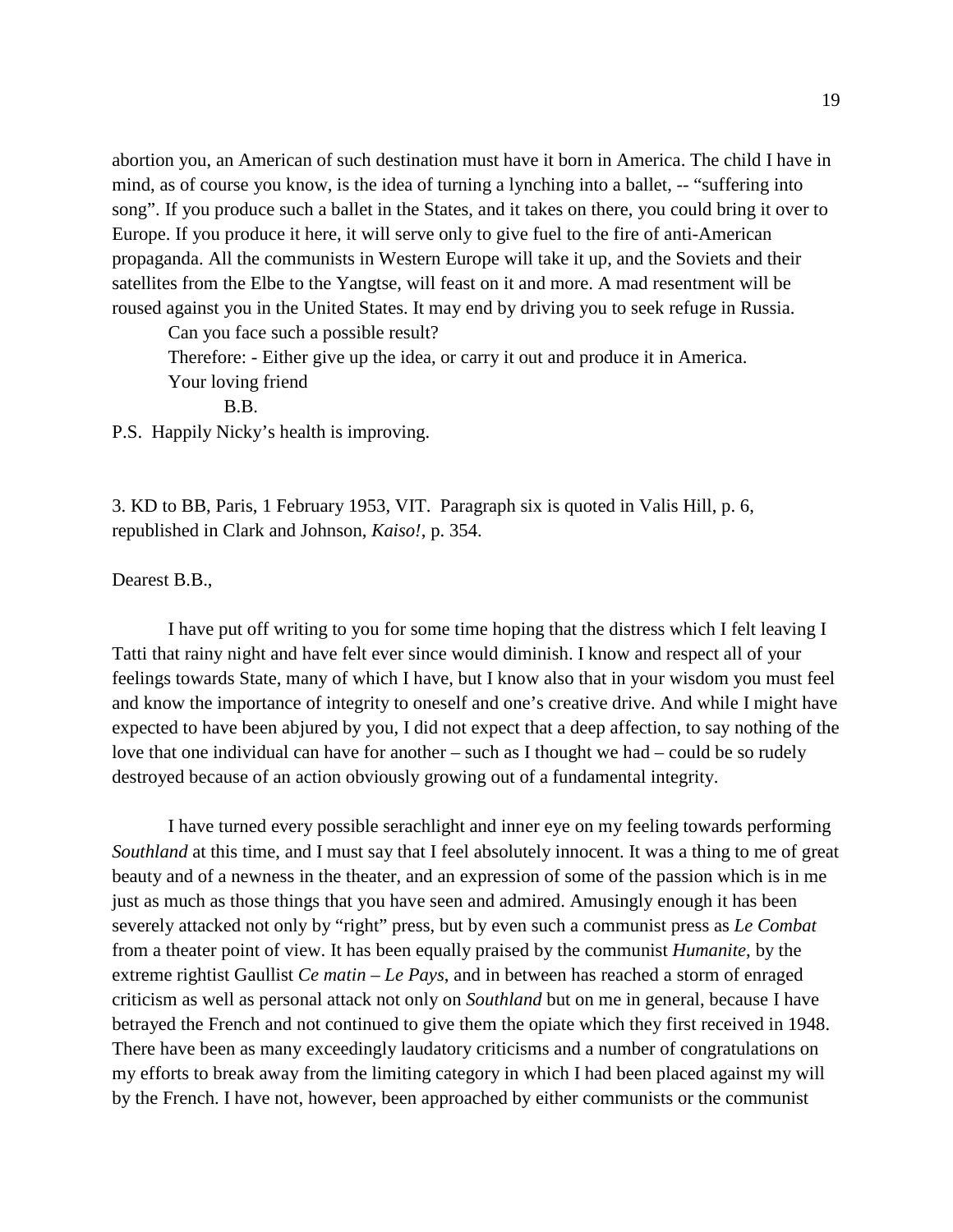press who I believe, since after all they are often very perceptive people, do not see anything either in the ballet or in the material for anti-American usage.

On one side I see repeated with the rhythm of an out of gear piece of machinery "music hall", "betraying of racial origins in emphasising orchestra instead of tam-tam", "cerebralism", "Sorbonnism", "intellectualism". On the other side I find words such as "beauty", "unforgettable theater", "courage," "improvement of production and technique", "charm, wit and fortitude."

Naturally I admit that I have been deeply grieved by some of the unkind remarks, but I would have been more deeply grieved had I betrayed myself. The next grief to this comes in the loss of your understanding and friendship, and in this I feel helpless because somewhere in me are roots stronger than I am, based probably more on intuition than reason, which seem to walk hand in hand with my own will and judgement so that I seldom falter in an act, and if I do I am almost always regretting and ashamed.

As to the repercussions of this ballet, its symbolism is far over the heads of most of the French and it is treated on the stage in a combination of symbolism and realism which they do not understand at all. Many Americans have seen it. Some do not like it a bit and others (not by any possible means or stretch of the imagination communist) have come backstage to thank me for making them think. A number of people, some of them southern, have met the company in various bars and told them how much they admired the ballet and the manner in which that particular subject was presented. I go out very little myself and therefore have small opportunity to meet this sort of person.

A few days before the opening in my distress I asked to see the Ambassador whom I know to ask his opinion. He was not in town but the Cultural Attache very warmly recommended that I have no reserves in relationship to what the American Government might think and agreed with me that to stop the presentation when it is known that this work is repertoire would have a far more serious repercussion on the American Government than its presentation ever could. In my heart of hearts and with my own primitive animal intuition, I know also that this has done more good for the American Government than perhaps even they know, although I feel sincerely that some of them do. It has proven to the world that the thing of which they are being accused every day due to the acts of such people as Senator Macarthy and so forth, has not yet become a fact, and that freedom of speech still remains one of our basic principles.

In my opinion, since I know the truth with which the ballet is presented and its lack of propagandistic structure, I feel that the American Government has moved a step ahead in the eyes of European Government in not interfering and in calmly taking for granted this thing as they do articles in the various foreign editions of their publications on such subjects.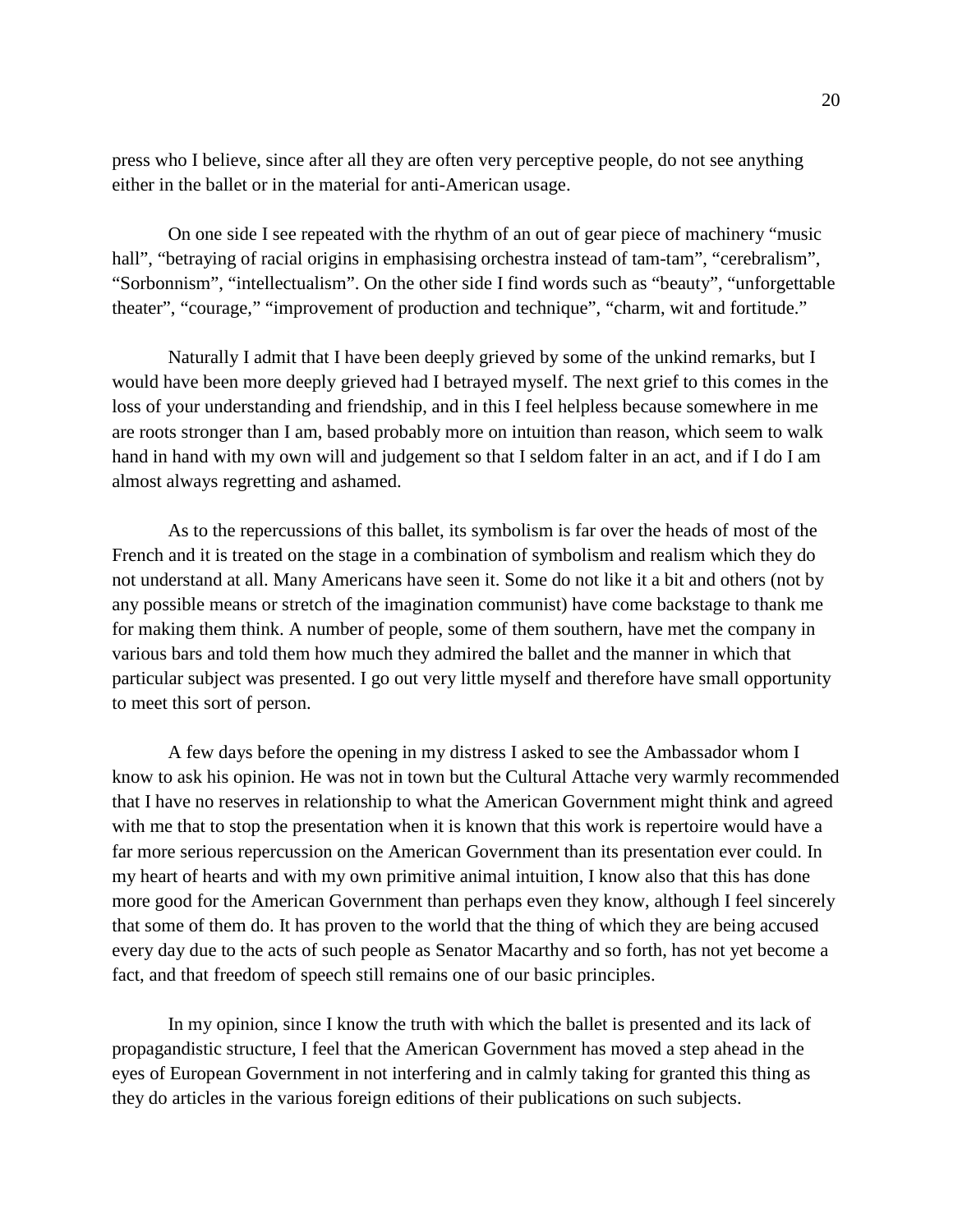Literally it is documentary, and since I allowed the year 1952 to pass without performing it and there we[re] no lynchings in that year it is away ahead historically. Dramatically it is a high point in my own efforts at welding mime and motion. Choreographically it is extremely simple but with high moments of gymnastic beauty and plastic flow. Auditorally there is some beautiful singing in it and I myself like the orchestra arrangement. From a production point of view I feel that it is a real achievement in lighting and staging, especially with our own slender means. But I would not apologise for this even on Broadway.

So my dearly beloved friend during these years of our close association I have always turned to you with eagerness for those words of wisdom which you know so well how to mete out. I have felt that the only way which I could repay you would be to try and reach somehow your level of thinking, which is hard for me in reality because I live in this continuous removed intuitive, even I suppose semi-mystic state. I have felt unworthy of you and unworthy of knowing you and I would willingly have withdrawn from knowing you would it in any way be profitable to yourself or even comfortable to you. But I have not expected from the greatness which you have always meant to me the irrevocable rejection which was the result of my own poor efforts to try and clarify and to strive and help.

This feeling threw a very dark cloak around my whole being for the first two weeks that we were in Paris so that much of it seems dream-like. Then I felt exceedingly sensitive to the mass illness that is going on here in France and to the trials at Oradour and to the way of the world in general to the point where a few days ago in a false movement I knocked two vertebrae out of place. Since I can never afford to be bed-ridden for more than twelve hours at a time, with the aid of instruments and drugs there I was again doing the show without interruption and now again one day has begun to follow the other much as before.

You have no idea how important it is for me to get this letter written to you as it has been on my mind every day and I have picked up a pen and put it down and wandered past a typewriter on so many occasions knowing that once it was written at least it would be something definite. Now I must ask you to try and think of the better things that you knew about me.

My warmest love to Nicky and my continued love to you no matter what you might choose to do, because I know that whatever it would be it could only be worthy because it would come from you.

Katherine

4. BB to KD, Settignano, 7 February 1953, Special Collections Research Center, Morris Library,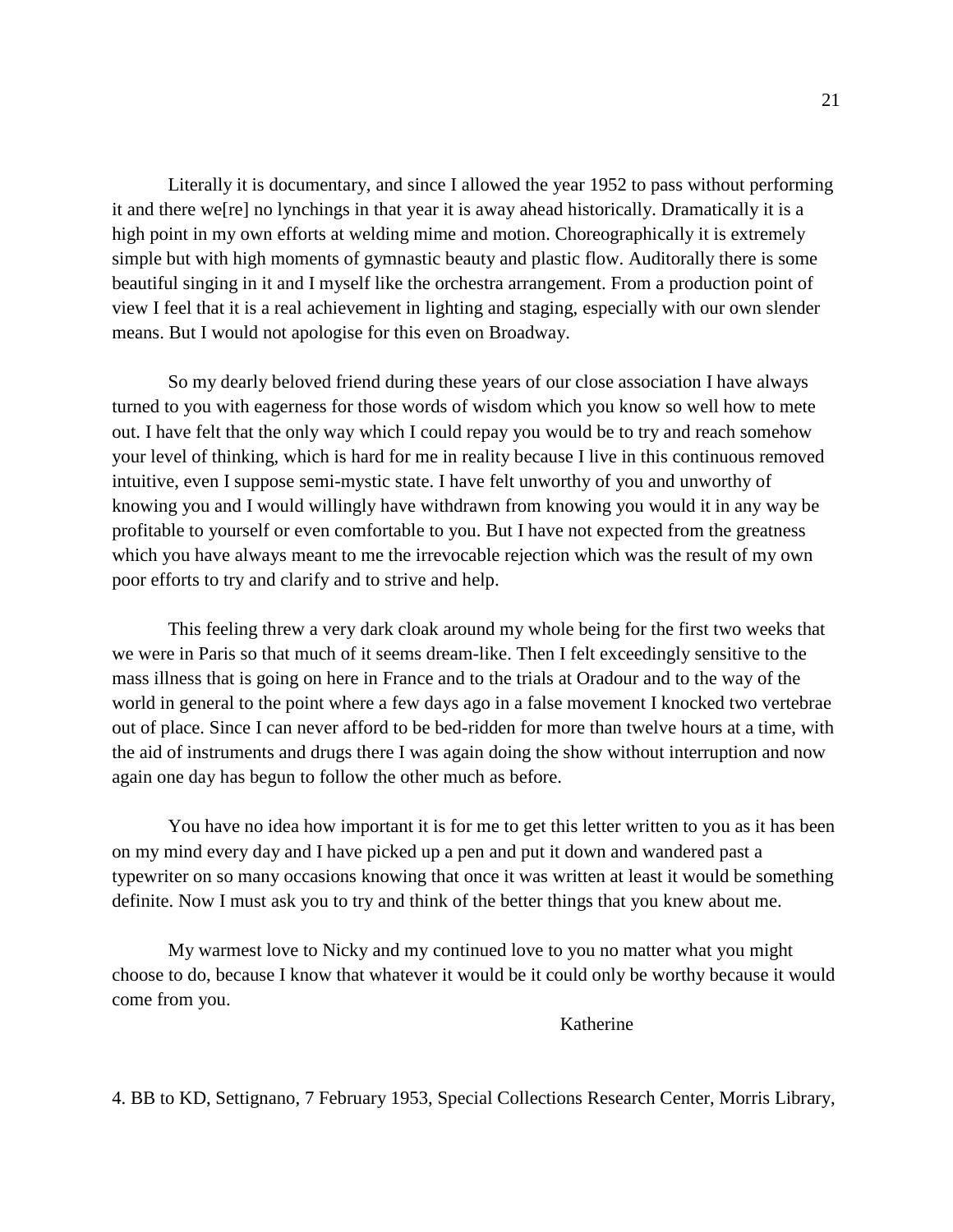### Southern Illinois University Carbondale.

## Darling, Dearest Catherine:

I am deeply moved that you should have thought me worthy of the marvellous letter you wrote Febr.  $1<sup>st</sup>$ . So extraordinary that you should place such value on what I think of you and my attitude toward you. I am awed and want to shout Domini non sum dignus. Almost I could welcome the misunderstanding which brought out such an appeal.

Yes, a misunderstanding due in part to you and in great part to my obtuseness. If you received the answer I addressed to you to Hotel Lotti to the note I had from you written there, you would have realized that I assumed the ballet centering around a lynching was something you were going to compose and orchestrate – NOT, as now turns out, one you already had arranged to perform immediately. Had I know that you were going to Paris to produce it, I should have spoken and written differently. So long as there was a possibility of putting you off from what seemed to me a hazardous offering I felt I must do all I could to persuade you to drop it. Had I known that it was ready to be performed immediately and in Paris, I either would have said nothing or tried to cheer and comfort you.

I never meant to stop loving you, for I could not if I tried. Yet, if the U.S.A. took the performance as offensive and harmful and frequenting you had been scowled at, I am not in a position to defend you or even to go on seeing you. For I myself am only an alien-born American, an absentee, who has not been back in 30 years, and therefore am offensive to the mind of the State Department bureaucracy. Happily the U.S.A. Cultural Attaché, with all the authority and power of his office, has not disapproved, and I certainly have no reason (as the French say) to be "more Catholic than the Pope", in my case to be more patriotic than our Cultural Attaché. And it comforts me to learn from you that the communist press thus far has made no capital out of yr. ballet.

So let me hope that it will be in every way satisfactory, both culturally and financially.

Let me not forget that yr. synopsis is altogether fascinating and makes me wish I could see the whole staged.

Are you no longer at the Lotti? I like to be able to place you. "c/o" is so vague.

Trust me to be ever and always

Your loving friend,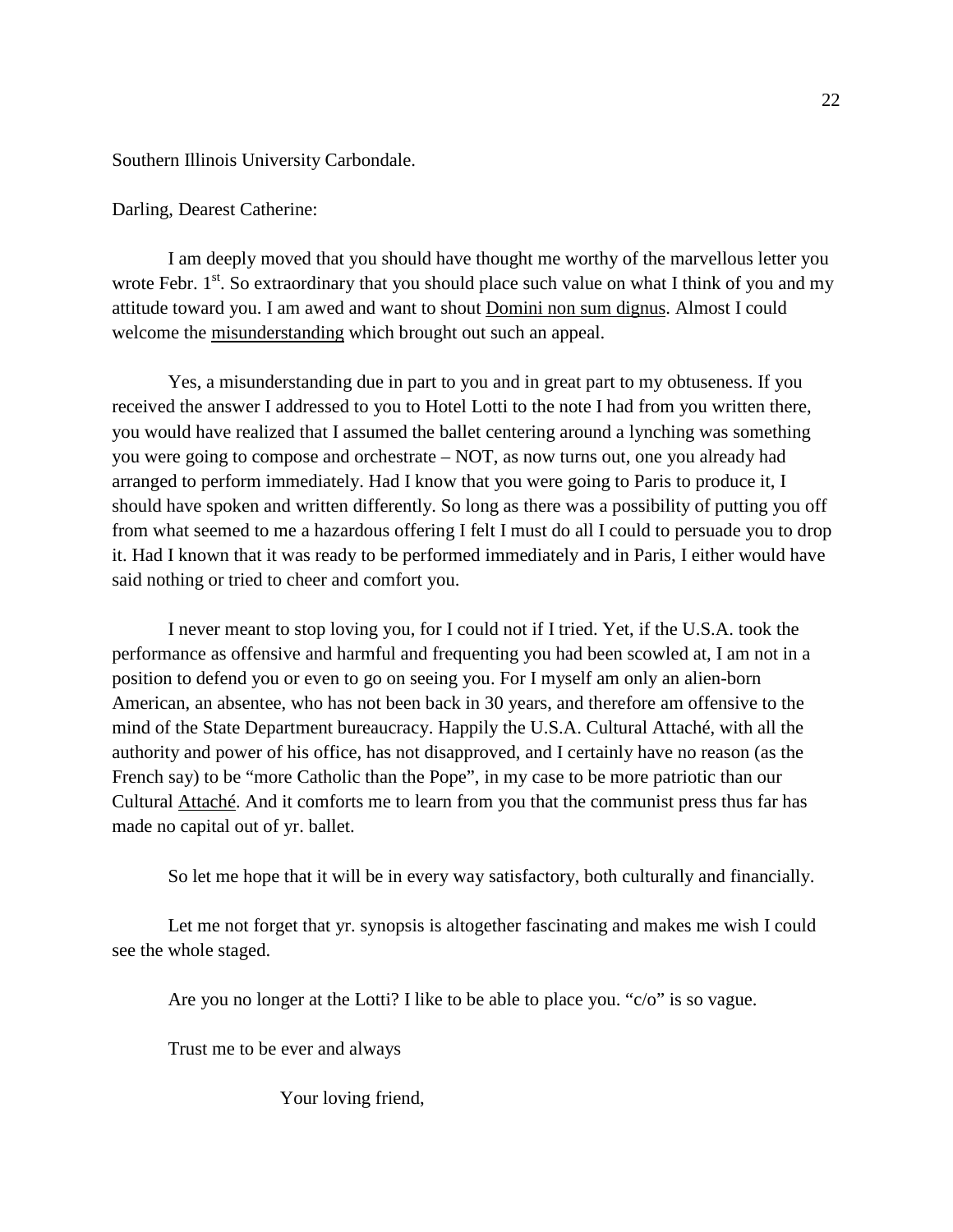## B.B.

#### 5. KD to BB, Florence, 11 March 1954, VIT.

March 11, 1954 Grand Hotel Baglioni Palace, Florence, Italy

### Dearest B.B.

I have just left you and am so used to arriving at the rail crossing (that seems to be a landmark) sad and alone. This time I suddenly melted into floods of tears. I know that when we were along for those few moments something wonderful happened - that I experienced a true love and meaning of love that was too big for this mortal self. And I have left with you something that perhaps you gave me a thousand years ago – a part of myself that is deep and inner and that I am scarcely aware of, only through feeling.

I sat in your beloved presence a different self knowing you somewhere else, and it was future because Niki's sister was Niki for me until Niki came in, and I vaguely remembered wondering if she had been ill or was it many years from now. There didn't seem to be time, only a fusion of something from me to you (you have always been the one to give) that made me feel fuller and calmer and more sure of the great plan of life and its inevitable circular motion. That feeling (knowledge) will always be with me and that part of me will always be with you wherever and whenever.

Everything deeper than I am tells me this and the tears that burned out of me were the tears of a final knowledge and the realization of an arrested moment in time. You must feel me breathe into you my love, my warmth, and the saving grace of this dark blood. – What else do I have? Stay with me, dearest B.B. and stay with all of us who love you as I do. – Katherine

7. BB to KD, Settignano, 19 March 1953, Special Collections Research Center, Morris Library, Southern Illinois University Carbondale.

## Dearest Katherine,

So glad to hear from you after a too long silence, and I love this last photo of yourself, and portrait of the woman Katherine whom I love so much. I do not want to guess, so try to tell me what precisely are the changes 6 wks. have brought about. The photo does not look as if they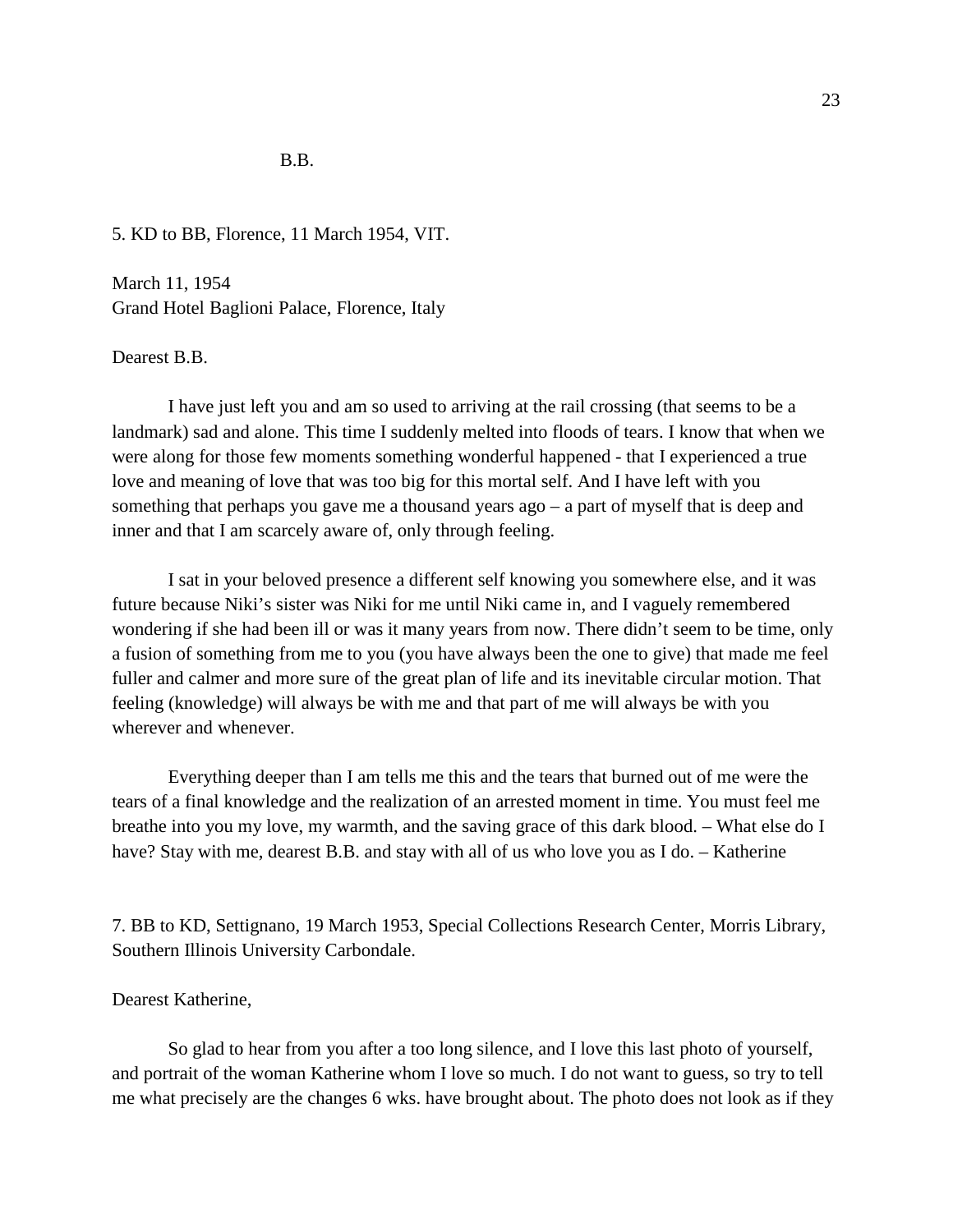were for the worse – I was distressed as well as shocked by some of the comments about yr. performance that I read in Paris dailies and weeklies. There is no place on early where cliques enjoy greater power, and influence opinion more effectively. You seem to have got in the way of the Spanish solo dancing interest, which now hypnotizes the Parisian public.

I am glad you liked Nina de Cencis. She is a dear child despite her 70 years more or less. Another woman who is eager to know you is Lady Mallet in Rome, the wife of the Brit. Ambassador there.

I wish you were here in this golden weather, and before we get overwhelmed by the season's visitors.

Ever so much love B.B.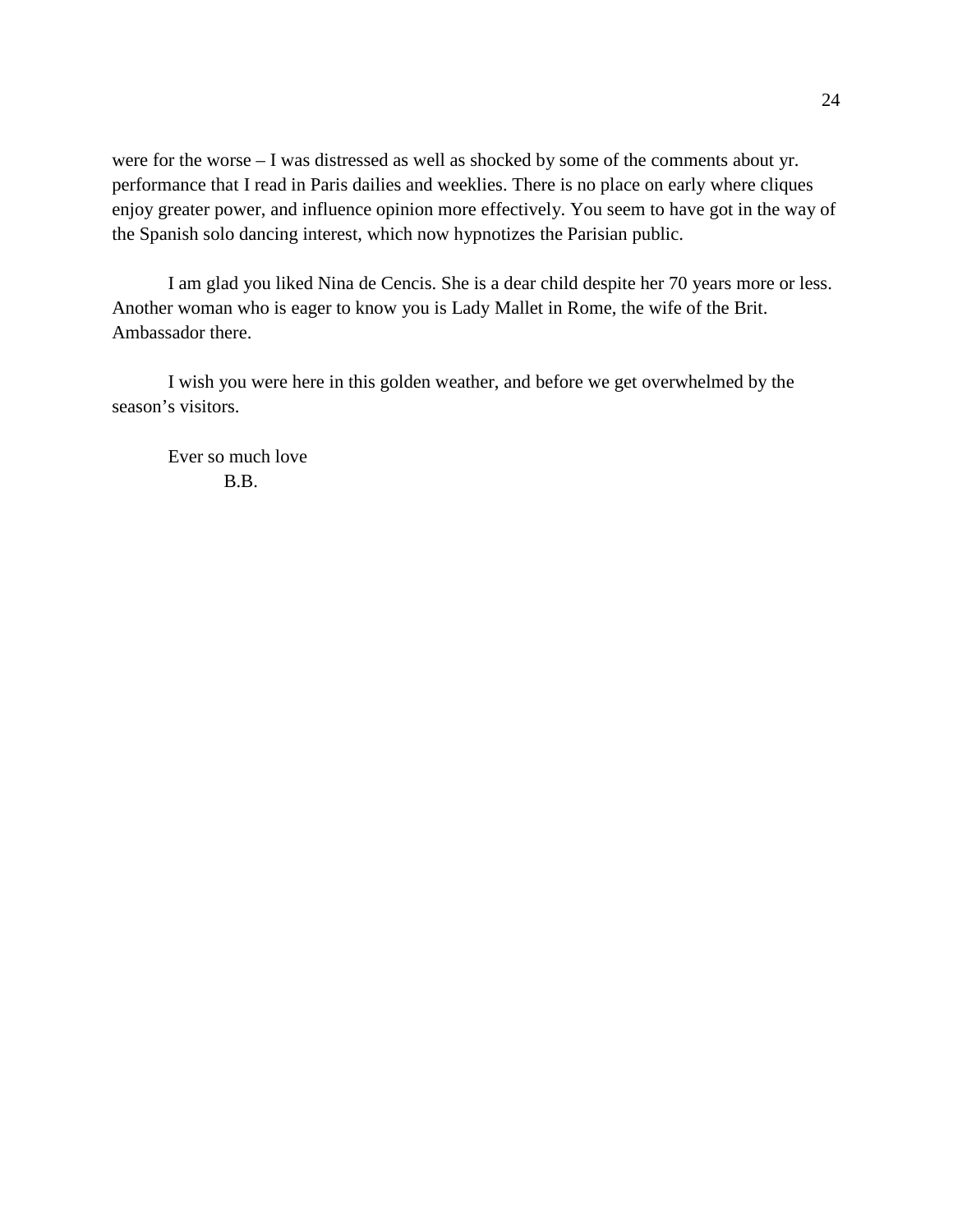At the Morris Library Special Collections I offer sincere thanks to Pam Hackbart-Dean, Lea (Broaddus) Agne, and Aaron Lisec for facilitating my long-distance research in every way. In the Berenson Archive at Villa I Tatti (VIT), where seventy-three of Katherine Dunham's letters are deposited, I offer my warm thanks to Giovanni Pagliarulo, Sanne Wellen, and Ilaria Della Monica.

For the outline of Dunham's life and career, I am indebted to the fine biography by Joyce Aschenbrenner, *Katherine Dunham: Dancing a Life* (Urbana: University of Illinois Press, 2002); and the comprehensive collection of materials in Vèvè A. Clark and Sara E. Johnson, eds.*, Kaiso! Writings by and about Katherine Dunham* (Madison, WI: University of Wisconsin Press, 2005), which is a much enlarged 2<sup>nd</sup> ed. of *Kaiso! Katherine Dunham: An Anthology of Writings*, ed. Vèvè A. Clark and Margaret B. Wilkerson, 130 mimeographed copies (Berkeley: Institute for the Study of Social Change, 1978). The website "Selections from the Katherine Dunham Collection at the Library of Congress" (accessed by entering the search terms Katherine Dunham Library of Congress), contains photographs and a selection of videos of Haitian dance filmed by her as well as her own performances. The timeline on the site does not always agree with Aschenbrenner's authoritative biography. Like all contributors to this book, I am greatly indebted to the classic two-volume biography, Ernest Samuels, *Bernard Berenson: The Making of a Connoisseur* (Cambridge, Mass., and London: Harvard University Press, 1979); and *Bernard Berenson: The Making of a Legend*, with the collaboration of Jayne Newcomer Samuels (Cambridge,

<span id="page-25-1"></span><sup>2</sup> Jack Anderson, "Katherine Dunham, Dance Icon, Dies at 96," *The New York Times*, May 23, 2006; and in the same issue, Jennifer Dunning, "How Katherine Dunham Revealed Black Dance to the World," *The New York Times*, May 23, 2006; for another obituary see Sally Sommer, "Katherine Dunham: African-American Dancer, Choreographer, Anthropologist, Activist and Vodoo Priestess," The Guardian, 23 May 2006.

<span id="page-25-2"></span><sup>3</sup> Harvard Magazine, July-August 2002. Other honorands included economist Albert Hirschman, Senator Daniel<br>Moynihan, philosopher Bernard Williams, historian Peter Brown, and former Harvard president Neil Rudenstine.

<span id="page-25-4"></span><span id="page-25-3"></span><sup>4</sup> Clark and Johnson, *Kaiso!*, 412-17.<br><sup>5</sup> For example in R.H. Hagan, "Katherine Dunham Tells of Debt to Berenson," San Francisco Chronicle (30 September 1955), clipping VIT.

<span id="page-25-5"></span><sup>6</sup> Nicky Mariano, *Forty Years with Berenson*, with foreword by Sir Kenneth Clark (London: Hamish Hamilton,

<span id="page-25-7"></span>

<span id="page-25-9"></span><span id="page-25-8"></span>

<span id="page-25-6"></span>1966).<br><sup>7</sup> Samuels, *Legend*, 517, 519, 536.<br><sup>8</sup> Aschenbrenner, *Dunham*, 37.<br><sup>9</sup> Aschenbrenner, *Dunham*, 50.<br><sup>10</sup> Reviewed by Zora Neal Hurston, "Thirty Days among Maroons" (1942), in Clark and Johnson, *Kaiso!*, 272-73. The books by Katherine Dunham in the Biblioteca Berenson are: *Journey to Accompong*, with an introduction by Ralph Linton and drawings by Ted Cook (New York: H. Holt and Company, 1946); *Las danzas de Haití*, Acta Anthropológica, II.4, in English and Spanish, ed. Javier Romero (Mexico City, 1947); and *A Touch of Innocence* (London: Cassel & Co., 1959). These arrived during Berenson's lifetime, while *Island Possessed* (Garden City,

<span id="page-25-10"></span>N.Y.: Doubleday, 1969) was sent a decade after his death.<br>
<sup>11</sup> Aschenbrenner, *Dunham*, 62-63.<br>
<sup>12</sup> Aschenbrenner, *Dunham*, 64.<br>
<sup>13</sup> Clark and Johnson, *Kaiso!*, xviii and 215.<br>
<sup>14</sup> Clark and Johnson, *Kaiso!*, 383.

<span id="page-25-11"></span>

<span id="page-25-12"></span>

<span id="page-25-13"></span>

<span id="page-25-0"></span><sup>&</sup>lt;sup>1</sup> The letters of Bernard Berenson to Katherine Dunham are deposited with the Katherine Dunham Papers in the Special Collections Research Center, Morris Library, Southern Illinois University at Carbondale (SIUC). I have been able to read eighty of his letters in photocopy; others are still restricted under the terms established by Ms. Dunham when she donated the archive. Some of the letters are accompanied by typed versions. While these were useful initially in deciphering Berenson's difficult handwriting, my transcriptions are always made from the original, often with significant variants from the typed version. The letters of Katherine Dunham to Bernard Berenson are deposited in the Berenson Archive at Villa I Tatti (VIT). They are typed or written in an elegant hand that is an archivist's dream. I have maintained the spelling and punctuation of the originals.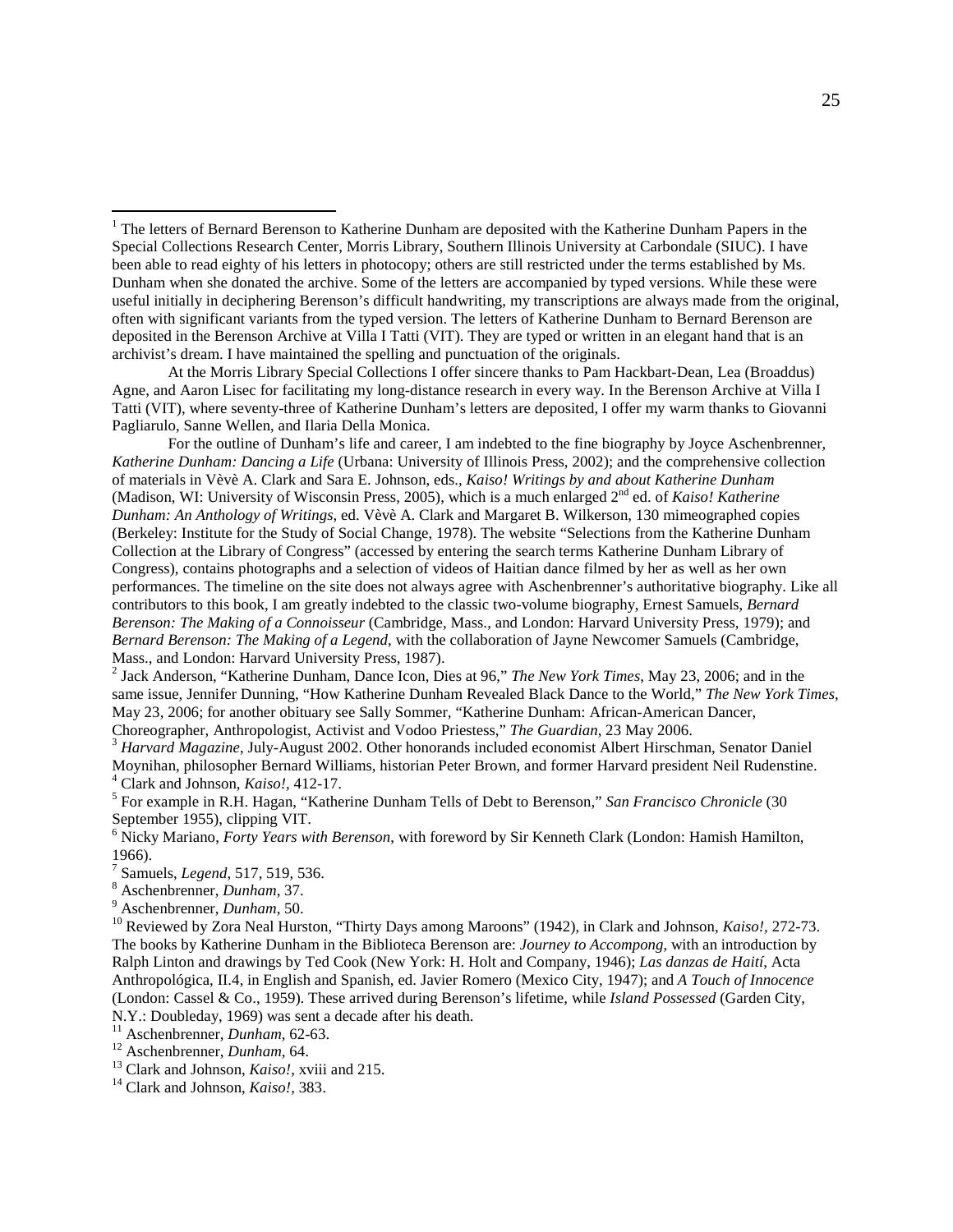<span id="page-26-5"></span><span id="page-26-4"></span><sup>20</sup> Katherine Dunham (writing as Kaye Dunn), "L'ag'ya of Martinique," in Clark and Johnson, *Kaiso!*, 201-07,

<span id="page-26-6"></span>especially 202f.<br><sup>21</sup> There is conflicting evidence for the date of their first meeting, which took place either in 1948 or 1949. In the interview in the San Francisco Chronicle (30 September 1955) Dunham says she was brought to lunch at I Tatti by Serge Tolstoy in 1948, and Samuels (*Legend*, 517) places her visit in that year as well. Her first letter to Berenson, written from Antwerp, seems at first sight to be dated 9 May 1945. However, the final digit is hard to read, and the year 1945 is impossible (though it is used for the date parameters in *Bernard Berenson: An Inventory of Correspondence*, ed. Nicky Mariano (Florence and Cambridge MA: Villa I Tatti and Harvard University Press, 1965), 29). It could also be read as 1948. In it, however, Katherine refers to the article, "Life Calls on Bernard Berenson," Life, April 11, 1949, 158-164 (available online through Google Books, searching "Berenson Life 1949"; my thanks to Jennifer Snodgrass for bringing this internet link to my attention). The article includes the phrase "Bernard Berenson, who is known as 'B.B.' to his friends…" (159). The letters that immediately follow in the correspondence are clearly dated May 1949. I tend to think 1949 is the correct date for their first meeting.<br>
<sup>22</sup> KD to BB, 20 May 1949, VIT.<br>
<sup>23</sup> Nicky Mariano, *Forty Years with Bernard Berenson*, 39.<br>
<sup>24</sup> One of the

<span id="page-26-8"></span><span id="page-26-7"></span>

<span id="page-26-10"></span><span id="page-26-9"></span>edited with an epilogue by Nicky Mariano and an introduction by Iris Origo (New York: Harcourt, Brace & World,

<span id="page-26-11"></span>1963), 162.<br><sup>26</sup> BB to CM, 27 February 1950, in Dario Biocca, ed., *A Matter of Passion: Letters of Bernard Berenson and* Clotilde Marghieri (Berkeley, Los Angeles, Oxford: University of California Press, 1989), 253.<br><sup>27</sup> CM to BB, 28 March 1950, in Biocca, *A Matter of Passion*, 253.<br><sup>28</sup> BB to CM, 31 March 1950, in Biocca, *A Matter of Pas* 

<span id="page-26-12"></span>

<span id="page-26-13"></span>

<span id="page-26-16"></span><span id="page-26-15"></span><span id="page-26-14"></span><sup>30</sup> KD to BB, Paris, 14 December 1951, VIT.<br><sup>31</sup> KD to BB, Stockholm, 17 June 1949, VIT.<br><sup>32</sup> KD to BB, London, 24 January 1952, VIT; KD to BB, London, 7 February 1952, VIT: KD in London to Dr.

<span id="page-26-17"></span>Sacha Nacht in Paris, 10 February 1952, VIT.<br><sup>33</sup> Clark and Johnson, *Kaiso!*, xviii.

<span id="page-26-20"></span><span id="page-26-19"></span><span id="page-26-18"></span><sup>34</sup> KD to BB, Buenos Aires, 14 November 1950, VIT.<br><sup>35</sup> BB Diary entry of 20 October 1952, Rome, in Berenson, *Sunset and Twilight*, 279, with photograph of Katherine Dunham between 470 and 471. Nicky Mariano transcribed but omitted the following passage from the publication of Berenson's Diary: "Dec. 6, 1952. Non-Europeans still fill me with instinctive distaste that I have to fight against and the American West African I encounter with a repulsion I find it hard to get over, even in the case of a woman so remarkably intelligent intellectual and truly humanized as Katherine Dunham" (courtesy of Sanne Wellen).<br><sup>36</sup> KD to BB, Montevideo, 17 August 1950, VIT.

<span id="page-26-23"></span><span id="page-26-22"></span><span id="page-26-21"></span><sup>37</sup> KD to BB, Lima, 24 January 1951, VIT.<br><sup>38</sup> KD to BB, Port-au-Prince, 13 June 1951, VIT.<br><sup>39</sup> KD to BB, Paris, 29 October 1951, VIT.

<span id="page-26-25"></span><span id="page-26-24"></span><sup>40</sup> BB Diary entry for 22 November 1952, Rome, in VIT, but not included in Berenson, *Sunset and Twilight* (courtesy of Sanne Wellen). <sup>41</sup> There is an in-depth study: Constance Valis Hill, "Katherine Dunham's *Southland*: Protest in the Face of

<span id="page-26-26"></span>Repression," *Dance Research Journal*, 26.2 (Fall 1994): 1-10; reprinted without photographs in Clark and Johnson,

<span id="page-26-27"></span><sup>42</sup> Program of *Southland*, Paris, Palais de Chaillot, January 1953 (VIT).

<span id="page-26-0"></span> <sup>15</sup> See Melville J. Herskovits, *The Myth of the Negro Past* (New York and London: Harper & Brothers, 1941), for the classic statement of this position, and its reflection in Katherine Dunham, "The Negro Dance" (1941), in Clark and Johnson, *Kaiso!*, 217-226.<br><sup>16</sup> Melville J. Herskovits, *Life in a Haitian Valley* (New York: Alfred A. Knopf, 1937, reprint New York: Octagon

<span id="page-26-1"></span>Books, 1964), with introduction by Edward Brathwaite, especially 177-98, "Vodun Worship: The Dance."<br><sup>17</sup> See especially Aschenbrenner, *Dunham*, ch. 5: "Anthropology and Dance." <sup>18</sup> Clark and Johnson, *Kaiso!*, 386.<br><sup>19</sup>

<span id="page-26-2"></span>

<span id="page-26-3"></span>